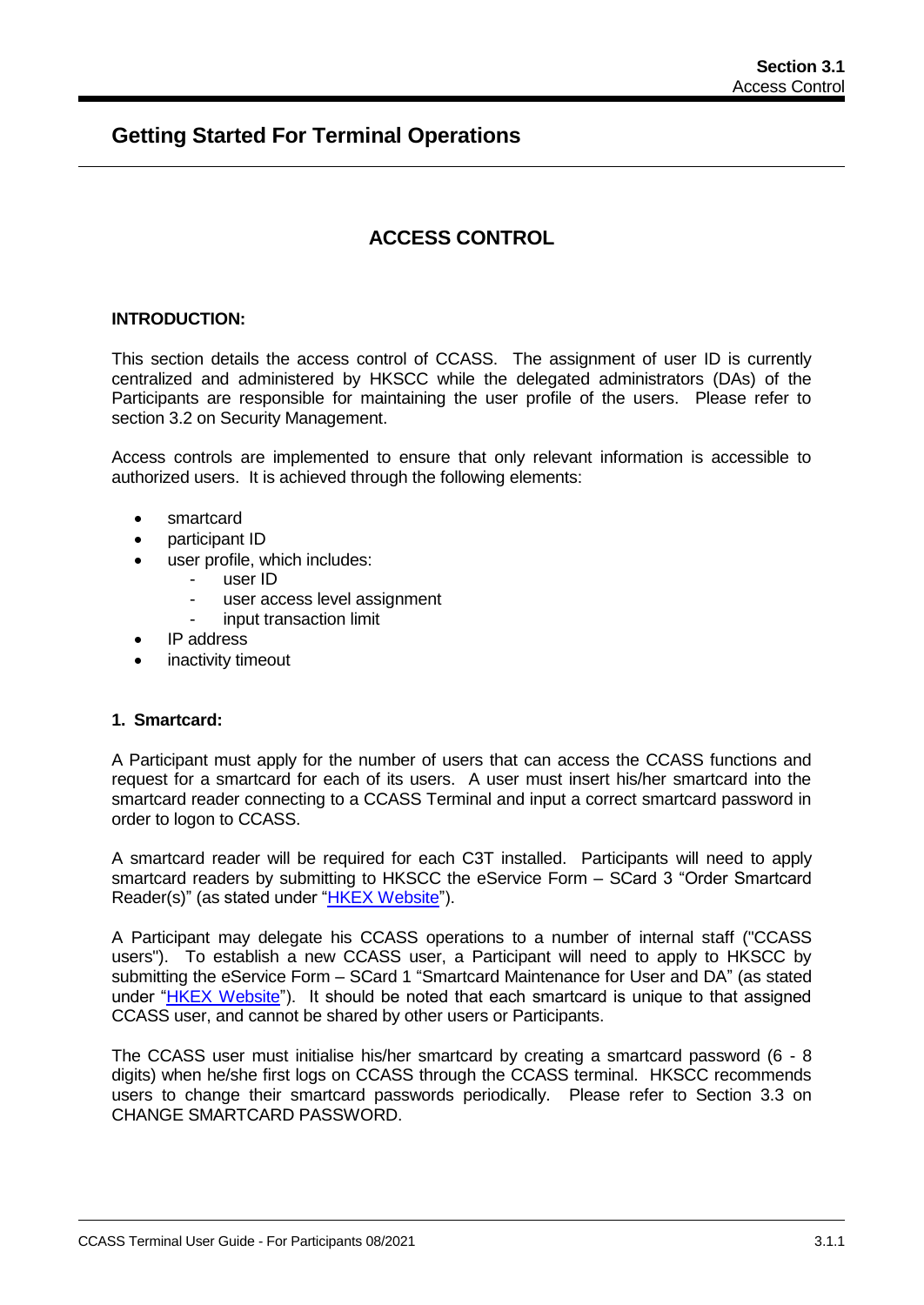If a user enters an incorrect smartcard password for 3 consecutive times, the smartcard password will be revoked. The DA of the Participant can reset the smartcard passwords of the users of the Participant. Please refer to Section 8.4.1 on USER PROFILE MAINTENANCE.

# **2. Participant ID:**

Participant ID is assigned by HKSCC when the Participant is admitted to CCASS. It is a sixcharacter code beginning with a character (e.g. B12345). The leading character indicates the Participant nature (B for Clearing Participants which are also Exchange Participants of SEHK; A for Clearing Agency Participants, C for Custodian Participants / Clearing Participants which are not Exchange Participants of SEHK, e.g. registered institutions; L for Stock Lender Participants; P for Stock Pledgee Participants; and numeric number for investor).

# **3. User ID:**

A unique user ID is assigned for each user of a Participant by HKSCC. It is an eight-character code (e.g. B1234501), of which the first six characters are identical to the Participant ID. HKSCC has the right to suspend or delete the user ID of a Participant.

# **4. User Access Level Assignment:**

Users can only access CCASS functions that they are authorised to access. HKSCC has defined user access levels by function availability: each user level can access a different set of CCASS functions. For example, users in some user levels (e.g. operators as makers) can access only the data entry functions while users in other user levels (e.g. managers as checkers) can access the authorisation and enquiry functions. This helps the Participant to achieve internal control.

For simplicity, user groups A, C, D, E, F, G, H, I, J, K, L, M, N, O, AA, AB, AC and AD are defined for general CCASS functions; P, Q, R, S, T, U, W and X are defined for Common Collateral Management System (CCMS) functions; 11, 12, 13, 14, 15, 16, 17, 18, 19, 20, 21, 22, 23, 24, 25, 26, 27 and 28 are defined for upload batch file functions; and EE is defined for Security Management functions (refer Table 3.1.1). Participants are recommended to assign appropriate combinations of the user groups to each of the users as his/her user access level, by considerating segregation of duties for internal control.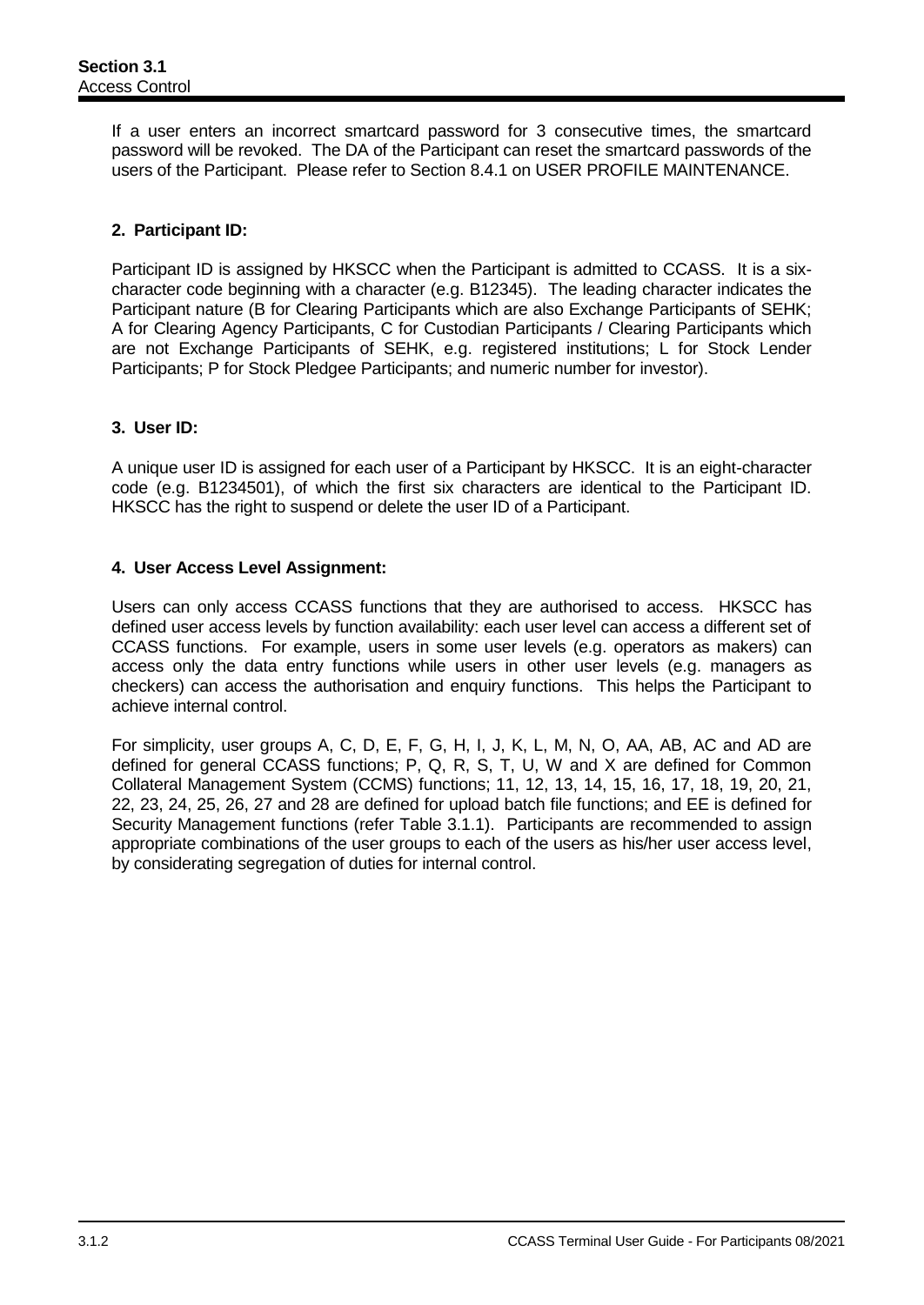## **TABLE 3.1.1**

| <b>GENERAL CCASS</b>                                                    |              |              |              |              |   |   |              |   |              |   | <b>USER ACCESS LEVEL CODE</b> |              |                           |              |    |    |           |           |
|-------------------------------------------------------------------------|--------------|--------------|--------------|--------------|---|---|--------------|---|--------------|---|-------------------------------|--------------|---------------------------|--------------|----|----|-----------|-----------|
| <b>FUNCTION</b>                                                         | A            | $\mathbf{C}$ | D            | $\mathsf E$  | F | G | н            | L | J            | Κ | г                             | M            | $\boldsymbol{\mathsf{N}}$ | $\mathbf{o}$ | AA | AB | <b>AC</b> | <b>AD</b> |
| <b>Enquire Broadcast</b><br>Message                                     | $\checkmark$ | ✓            | $\checkmark$ | $\checkmark$ | ✓ | ✓ | ✓            | ✓ | ✓            | ✓ | ✓                             | $\checkmark$ | ✓                         | $\checkmark$ |    |    |           |           |
| <b>Report Download</b>                                                  |              | ✓            |              |              |   |   |              |   |              |   |                               |              |                           |              |    |    |           |           |
| <b>Report Profile</b><br>Maintenance                                    |              | ✓            |              |              |   |   |              |   |              |   |                               |              |                           |              |    |    |           |           |
| DELIVERY INSTRUCTION                                                    |              |              |              |              |   |   |              |   |              |   |                               |              |                           |              |    |    |           |           |
| Input DI                                                                |              |              |              |              |   |   | $\checkmark$ |   | $\checkmark$ |   |                               |              |                           |              |    |    |           |           |
| Change DI<br>Requirement                                                |              |              |              |              |   |   | ✓            |   | $\checkmark$ |   |                               |              |                           |              |    |    |           |           |
| CASH PREPAYMENT / TSF PAYMENT                                           |              |              |              |              |   |   |              |   |              |   |                               |              |                           |              |    |    |           |           |
| Add Cash Prepayment<br>Instruction                                      | $\checkmark$ |              |              |              |   |   |              |   |              |   |                               |              |                           |              |    |    |           |           |
| Change Cash<br>Prepayment<br>Instruction                                | $\checkmark$ |              |              |              |   |   |              |   |              |   |                               |              |                           |              |    |    |           |           |
| Delete Cash<br>Prepayment                                               | $\checkmark$ |              |              |              |   |   |              |   |              |   |                               |              |                           |              |    |    |           |           |
| Authorise Cash<br>Prepayment<br>Instruction                             |              |              |              |              |   |   | ✓            |   |              |   |                               |              |                           |              |    |    |           |           |
| <b>Revoke Cash</b><br>Prepayment<br>Instruction                         |              |              |              |              |   |   | ✓            |   |              |   |                               |              |                           |              |    |    |           |           |
| Enquire Cash<br>Prepayment<br>Instruction                               | $\checkmark$ |              |              |              |   |   | $\checkmark$ |   |              |   |                               |              |                           |              |    |    |           |           |
| Add Cash Prepayment<br>for China Connect<br>Markets                     | $\checkmark$ |              |              |              |   |   |              |   |              |   |                               |              |                           |              |    |    |           |           |
| Change Cash<br>Prepayment for China<br><b>Connect Markets</b>           | $\checkmark$ |              |              |              |   |   |              |   |              |   |                               |              |                           |              |    |    |           |           |
| Delete Cash<br>Prepayment for China<br><b>Connect Markets</b>           | $\checkmark$ |              |              |              |   |   |              |   |              |   |                               |              |                           |              |    |    |           |           |
| <b>Authorise Cash</b><br>Prepayment for China<br><b>Connect Markets</b> |              |              |              |              |   |   | $\checkmark$ |   |              |   |                               |              |                           |              |    |    |           |           |
| Revoke Cash<br>Prepayment for China<br><b>Connect Markets</b>           |              |              |              |              |   |   | $\checkmark$ |   |              |   |                               |              |                           |              |    |    |           |           |
| <b>Enquire Cash</b><br>Prepayment for China<br><b>Connect Markets</b>   | $\checkmark$ |              |              |              |   |   | $\checkmark$ |   |              |   |                               |              |                           |              |    |    |           |           |
| Add Cash Prepayment<br>/ TSF Payment<br>Standing Instruction            | $\checkmark$ |              |              |              |   |   |              |   |              |   |                               |              |                           |              |    |    |           |           |
| Change Cash<br>Prepayment / TSF<br>Payment Standing<br>Instruction      | $\checkmark$ |              |              |              |   |   |              |   |              |   |                               |              |                           |              |    |    |           |           |
| Delete Cash<br>Prepayment / TSF<br>Payment Standing<br>Instruction      | $\checkmark$ |              |              |              |   |   |              |   |              |   |                               |              |                           |              |    |    |           |           |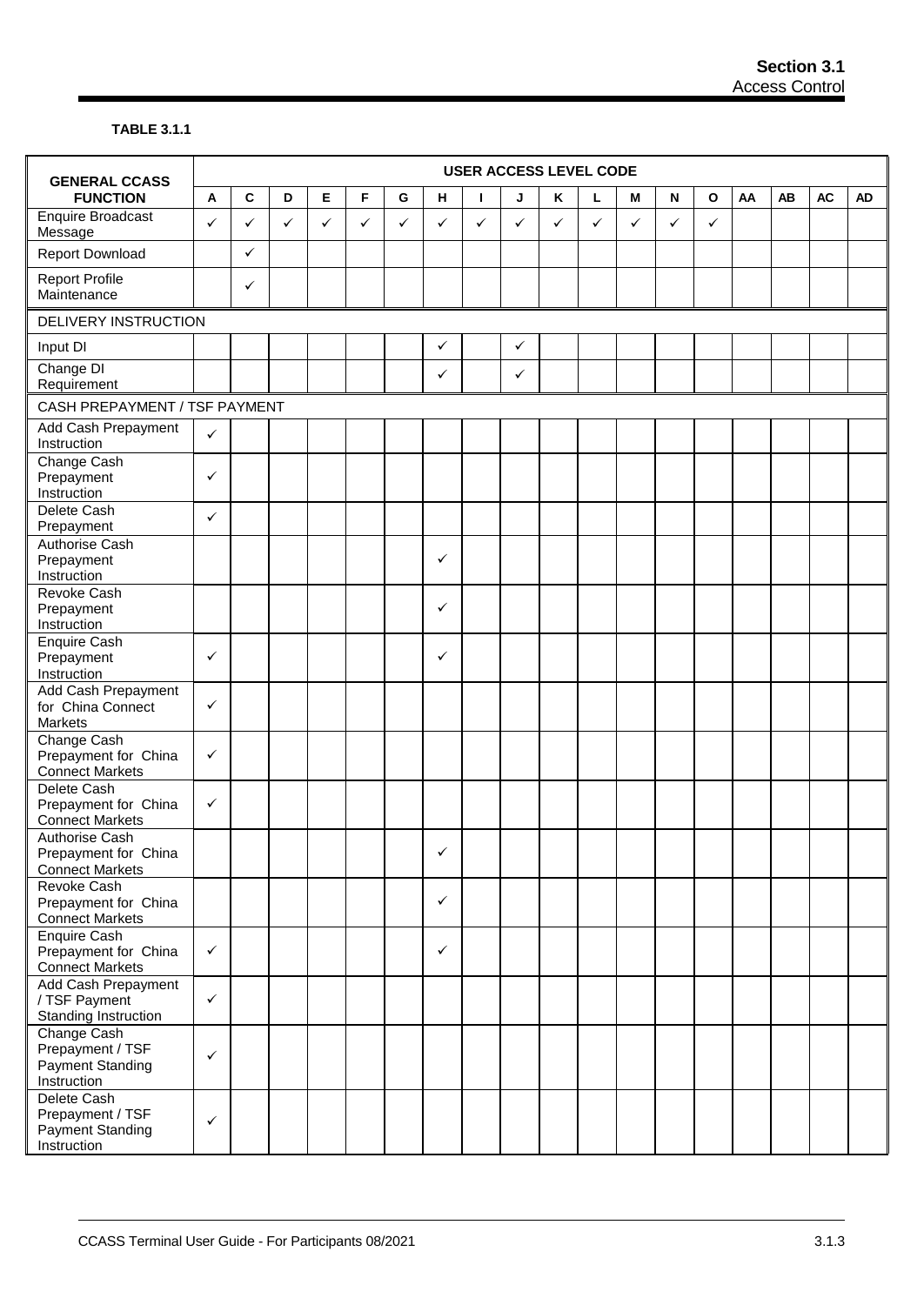| <b>GENERAL CCASS</b>                                                                            |              |   |   |   |   |   |              |   |   |   | <b>USER ACCESS LEVEL CODE</b> |   |           |   |    |    |           |           |
|-------------------------------------------------------------------------------------------------|--------------|---|---|---|---|---|--------------|---|---|---|-------------------------------|---|-----------|---|----|----|-----------|-----------|
| <b>FUNCTION</b>                                                                                 | A            | C | D | Е | F | G | н            | L | J | Κ | г                             | М | ${\sf N}$ | O | AA | AB | <b>AC</b> | <b>AD</b> |
| Authorise Cash<br>Prepayment / TSF<br><b>Payment Standing</b><br>Instruction                    |              |   |   |   |   |   | ✓            |   |   |   |                               |   |           |   |    |    |           |           |
| Cancel Cash<br>Prepayment / TSF<br><b>Payment Standing</b><br>Instruction                       |              |   |   |   |   |   | ✓            |   |   |   |                               |   |           |   |    |    |           |           |
| Enquire Cash<br>Prepayment / TSF<br><b>Payment Standing</b><br>Instruction                      | ✓            |   |   |   |   |   | ✓            |   |   |   |                               |   |           |   |    |    |           |           |
| Add Cash Prepayment<br>Standing Instruction<br>for China Connect<br><b>Markets</b>              | ✓            |   |   |   |   |   |              |   |   |   |                               |   |           |   |    |    |           |           |
| Change Cash<br><b>Prepayment Standing</b><br>Instruction for China<br><b>Connect Markets</b>    | ✓            |   |   |   |   |   |              |   |   |   |                               |   |           |   |    |    |           |           |
| Delete Cash<br><b>Prepayment Standing</b><br>Instruction for China<br><b>Connect Markets</b>    | ✓            |   |   |   |   |   |              |   |   |   |                               |   |           |   |    |    |           |           |
| Authorise Cash<br><b>Prepayment Standing</b><br>Instruction for China<br><b>Connect Markets</b> |              |   |   |   |   |   | ✓            |   |   |   |                               |   |           |   |    |    |           |           |
| Cancel Cash<br><b>Prepayment Standing</b><br>Instruction for China<br><b>Connect Markets</b>    |              |   |   |   |   |   | ✓            |   |   |   |                               |   |           |   |    |    |           |           |
| Enquire Cash<br><b>Prepayment Standing</b><br>Instruction for China<br><b>Connect Markets</b>   | ✓            |   |   |   |   |   | $\checkmark$ |   |   |   |                               |   |           |   |    |    |           |           |
| SETTLEMENT INSTRUCTION (SI)                                                                     |              |   |   |   |   |   |              |   |   |   |                               |   |           |   |    |    |           |           |
| Input SI                                                                                        | ✓            |   |   |   |   |   |              |   |   |   |                               |   |           |   |    |    |           |           |
| Change SI                                                                                       | ✓            |   |   |   |   |   |              |   |   |   |                               |   |           |   |    |    |           |           |
| Delete SI                                                                                       |              |   |   |   |   |   | $\checkmark$ |   |   |   |                               |   |           |   |    |    |           |           |
| <b>Authorise Pending SI</b>                                                                     |              |   |   |   |   |   | $\checkmark$ |   |   |   |                               |   |           |   |    |    |           |           |
| Revoke Matched SI                                                                               |              |   |   |   |   |   | ✓            |   |   |   |                               |   |           |   |    |    |           |           |
| Change Hold Matched<br>SI                                                                       |              |   |   |   |   |   | ✓            |   |   |   |                               |   |           |   |    |    |           |           |
| Change<br>Matched/Settled SI                                                                    |              |   |   |   |   |   | ✓            |   |   |   |                               |   |           |   |    |    |           |           |
| Enquire SI                                                                                      | $\checkmark$ |   |   |   |   |   | $\checkmark$ |   |   |   |                               |   |           |   |    |    |           |           |
| <b>Enquire Deleted SI</b>                                                                       | $\checkmark$ |   |   |   |   |   | ✓            |   |   |   |                               |   |           |   |    |    |           |           |
| <b>Enquire Unmatched SI</b><br>Reason                                                           | $\checkmark$ |   |   |   |   |   | $\checkmark$ |   |   |   |                               |   |           |   |    |    |           |           |
| Add SI Tolerance Limit                                                                          | $\checkmark$ |   |   |   |   |   |              |   |   |   |                               |   |           |   |    |    |           |           |
| Delete SI Tolerance<br>Limit                                                                    | $\checkmark$ |   |   |   |   |   |              |   |   |   |                               |   |           |   |    |    |           |           |
| <b>Authorise SI Tolerance</b><br>Limit                                                          |              |   |   |   |   |   | $\checkmark$ |   |   |   |                               |   |           |   |    |    |           |           |
| Cancel SI Tolerance<br>Limit                                                                    |              |   |   |   |   |   | ✓            |   |   |   |                               |   |           |   |    |    |           |           |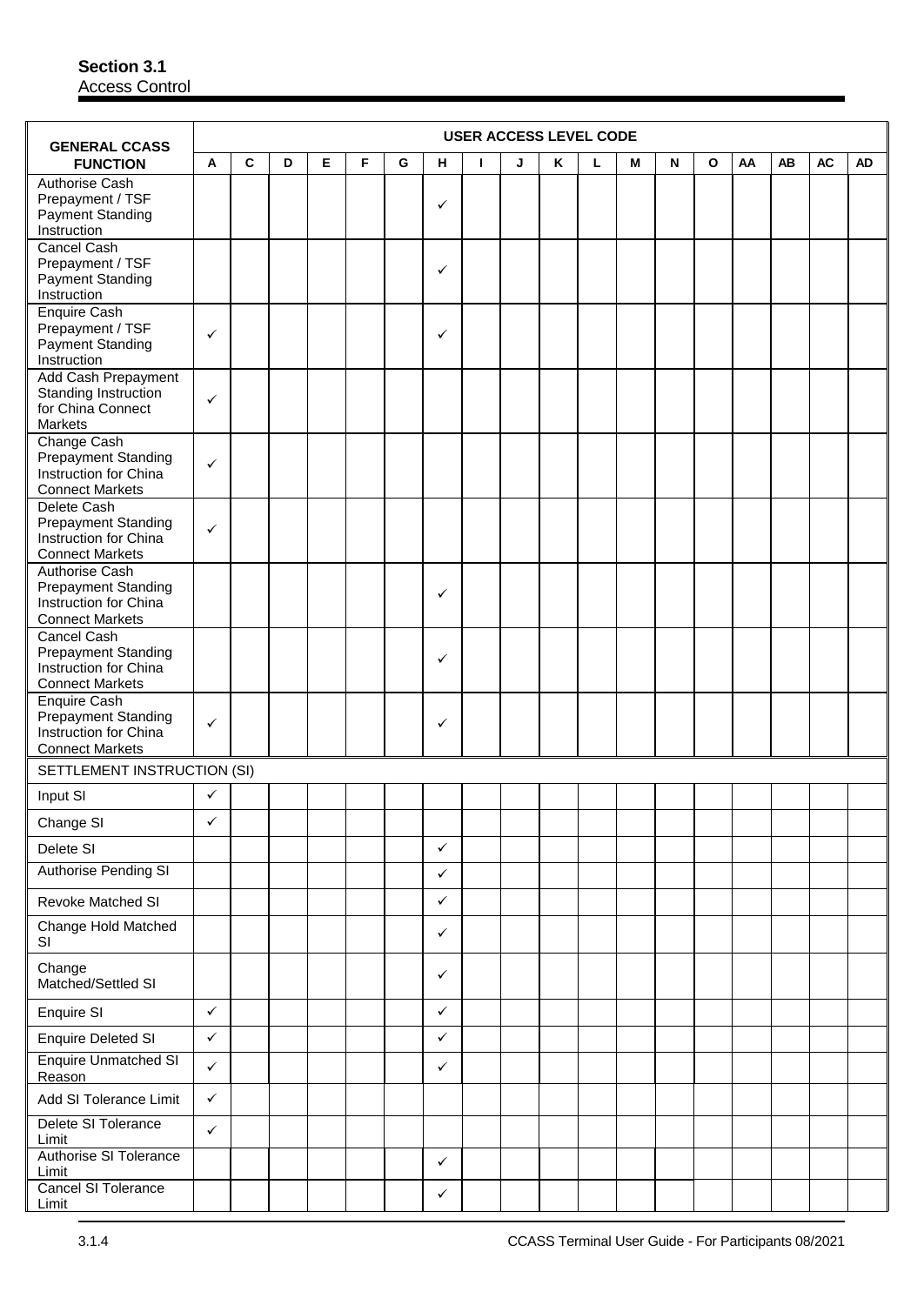| <b>GENERAL CCASS</b>                                |              |             |              |              |              |              |   |              | <b>USER ACCESS LEVEL CODE</b> |   |   |   |   |              |    |    |           |           |
|-----------------------------------------------------|--------------|-------------|--------------|--------------|--------------|--------------|---|--------------|-------------------------------|---|---|---|---|--------------|----|----|-----------|-----------|
| <b>FUNCTION</b>                                     | A            | $\mathbf c$ | D            | Е            | F            | G            | н | Т            | J                             | Κ | L | М | N | $\mathbf{o}$ | AA | AB | <b>AC</b> | <b>AD</b> |
| <b>Enquire SI Tolerance</b><br>Limit                | ✓            |             |              |              |              |              | ✓ |              |                               |   |   |   |   |              |    |    |           |           |
| A/C TRANSFER INSTRUCTION (ATI)                      |              |             |              |              |              |              |   |              |                               |   |   |   |   |              |    |    |           |           |
| Input ATI                                           |              |             |              |              |              | $\checkmark$ |   |              |                               |   |   |   |   |              |    |    |           |           |
| Input Mass ATI / STI                                |              |             |              |              |              | $\checkmark$ |   |              |                               |   |   |   |   |              |    |    |           |           |
| Change Mass ATI /<br>STI                            |              |             |              |              |              | ✓            |   |              |                               |   |   |   |   |              |    |    |           |           |
| Delete Mass ATI / STI                               |              |             |              |              |              | $\checkmark$ |   |              |                               |   |   |   |   |              |    |    |           |           |
| Enquire Mass ATI /<br>STI                           |              |             |              |              |              | ✓            |   |              |                               |   |   |   |   |              |    |    |           |           |
| STOCK SEGREGATED ACCOUNT TRANSFER INSTRUCTION (STI) |              |             |              |              |              |              |   |              |                               |   |   |   |   |              |    |    |           |           |
| Add STI                                             |              |             |              |              |              |              |   | $\checkmark$ |                               |   |   |   |   |              |    |    |           |           |
| Change STI                                          |              |             |              |              |              |              |   | $\checkmark$ |                               |   |   |   |   |              |    |    |           |           |
| Delete STI                                          |              |             |              |              |              |              |   | $\checkmark$ |                               |   |   |   |   |              |    |    |           |           |
| Enquire STI                                         |              |             |              |              |              |              |   | ✓            | ✓                             |   |   |   |   |              |    |    |           |           |
| Authorize STI                                       |              |             |              |              |              |              |   |              | ✓                             |   |   |   |   |              |    |    |           |           |
| Revoke STI                                          |              |             |              |              |              |              |   |              | $\checkmark$                  |   |   |   |   |              |    |    |           |           |
| INVESTOR SETTLEMENT INSTRUCTION (ISI)               |              |             |              |              |              |              |   |              |                               |   |   |   |   |              |    |    |           |           |
| Input ISI                                           |              |             |              |              |              |              |   | $\checkmark$ |                               |   |   |   |   |              |    |    |           |           |
| Change ISI                                          |              |             |              |              |              |              |   | $\checkmark$ |                               |   |   |   |   |              |    |    |           |           |
| Delete ISI                                          |              |             |              |              |              |              |   |              | $\checkmark$                  |   |   |   |   |              |    |    |           |           |
| Authorise Pending ISI                               |              |             |              |              |              |              |   |              | ✓                             |   |   |   |   |              |    |    |           |           |
| Enquire ISI                                         |              |             |              |              |              |              |   | $\checkmark$ | ✓                             |   |   |   |   |              |    |    |           |           |
| Hold / Release ISI                                  |              |             |              |              |              |              |   |              | $\checkmark$                  |   |   |   |   |              |    |    |           |           |
| LOGIN WITHDRAWAL ORDER                              |              |             |              |              |              |              |   |              |                               |   |   |   |   |              |    |    |           |           |
| Add Login Withdrawal<br>Order                       | ✓            |             |              |              |              |              |   |              |                               |   |   |   |   |              |    |    |           |           |
| Change Login<br>Withdrawal Order                    | ✓            |             |              |              |              |              |   |              |                               |   |   |   |   |              |    |    |           |           |
| Delete Login<br>Withdrawal Order                    | $\checkmark$ |             |              |              |              |              |   |              |                               |   |   |   |   |              |    |    |           |           |
| Enquire Login<br>Withdrawal Order                   | $\checkmark$ |             | $\checkmark$ |              |              |              |   |              |                               |   |   |   |   |              |    |    |           |           |
| Authorise Login<br>Withdrawal Order                 |              |             | $\checkmark$ |              |              |              |   |              |                               |   |   |   |   |              |    |    |           |           |
| Cancel Login<br>Withdrawal Order                    |              |             | $\checkmark$ |              |              |              |   |              |                               |   |   |   |   |              |    |    |           |           |
| ELECTION INSTRUCTION                                |              |             |              |              |              |              |   |              |                               |   |   |   |   |              |    |    |           |           |
| <b>Change Election</b><br>Instruction               |              |             |              | $\checkmark$ |              |              |   |              |                               |   |   |   |   |              |    |    |           |           |
| <b>Enquire Election</b><br>Instruction              |              |             |              | $\checkmark$ | $\checkmark$ |              |   |              |                               |   |   |   |   |              |    |    |           |           |
| Authorise Election<br>Instruction                   |              |             |              |              | $\checkmark$ |              |   |              |                               |   |   |   |   |              |    |    |           |           |
| SUBSCRIPTION INSTRUCTION                            |              |             |              |              |              |              |   |              |                               |   |   |   |   |              |    |    |           |           |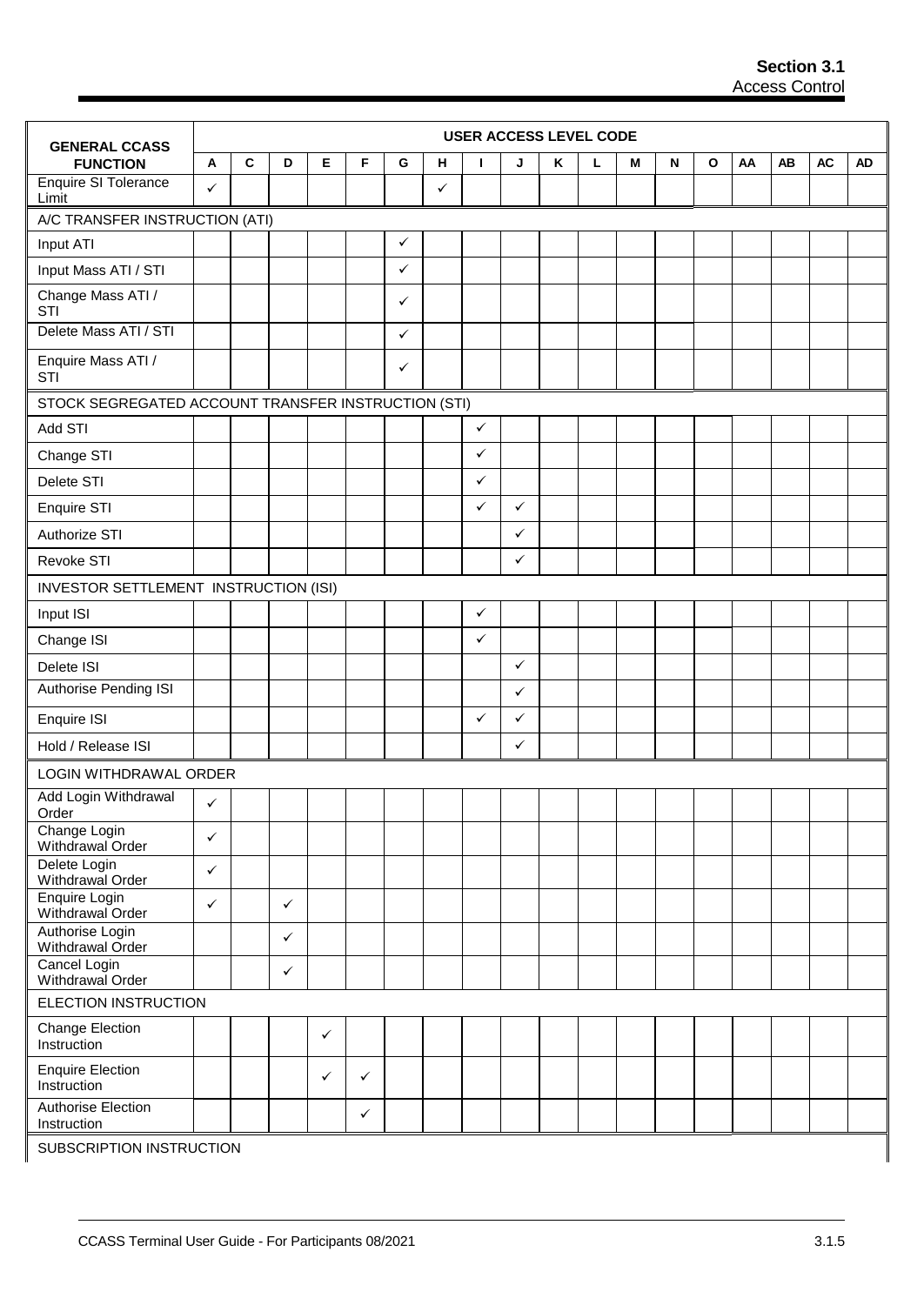| <b>GENERAL CCASS</b>                                    |              |   |   |              |   |   |   |   | <b>USER ACCESS LEVEL CODE</b> |   |   |   |           |   |    |    |           |           |
|---------------------------------------------------------|--------------|---|---|--------------|---|---|---|---|-------------------------------|---|---|---|-----------|---|----|----|-----------|-----------|
| <b>FUNCTION</b>                                         | A            | C | D | Е            | F | G | н | Т | J                             | Κ | г | M | ${\sf N}$ | O | AA | AB | <b>AC</b> | <b>AD</b> |
| <b>Add Subscription</b><br>Instruction                  |              |   |   | ✓            |   |   |   |   |                               |   |   |   |           |   |    |    |           |           |
| <b>Change Subscription</b><br>Instruction               |              |   |   | ✓            |   |   |   |   |                               |   |   |   |           |   |    |    |           |           |
| <b>Delete Subscription</b><br>Instruction               |              |   |   | ✓            |   |   |   |   |                               |   |   |   |           |   |    |    |           |           |
| <b>Enquire Subscription</b><br>Instruction              |              |   |   | ✓            | ✓ |   |   |   |                               |   |   |   |           |   |    |    |           |           |
| <b>Cancel Subscription</b><br>Instruction               |              |   |   |              | ✓ |   |   |   |                               |   |   |   |           |   |    |    |           |           |
| Authorise Subscription<br>Instruction                   |              |   |   |              | ✓ |   |   |   |                               |   |   |   |           |   |    |    |           |           |
| CORPORATE VOTING INSTRUCTION                            |              |   |   |              |   |   |   |   |                               |   |   |   |           |   |    |    |           |           |
| <b>Change Corp Voting</b><br>Instruction                |              |   |   | ✓            |   |   |   |   |                               |   |   |   |           |   |    |    |           |           |
| <b>Enquire Corp Voting</b><br>Instruction               |              |   |   | ✓            | ✓ |   |   |   |                               |   |   |   |           |   |    |    |           |           |
| Authorise Corp Voting<br>Instruction                    |              |   |   |              | ✓ |   |   |   |                               |   |   |   |           |   |    |    |           |           |
| <b>Enquire SSA</b><br>Corporate Voting<br>Instruction   |              |   |   | ✓            | ✓ |   |   |   |                               |   |   |   |           |   |    |    |           |           |
| <b>Enquire Resolution</b><br>Description                |              |   |   | $\checkmark$ | ✓ |   |   |   |                               |   |   |   |           |   |    |    |           |           |
| Add Corp Rep. / Proxy                                   |              |   |   | ✓            |   |   |   |   |                               |   |   |   |           |   |    |    |           |           |
| Change Corp Rep. /<br>Proxy                             |              |   |   | ✓            |   |   |   |   |                               |   |   |   |           |   |    |    |           |           |
| Delete Corp Rep. /<br>Proxy                             |              |   |   | ✓            |   |   |   |   |                               |   |   |   |           |   |    |    |           |           |
| Authorise Corp Rep. /<br>Proxy                          |              |   |   |              | ✓ |   |   |   |                               |   |   |   |           |   |    |    |           |           |
| Enquire Corp Rep. /<br>Proxy                            |              |   |   | ✓            | ✓ |   |   |   |                               |   |   |   |           |   |    |    |           |           |
| SHAREHOLDING CATEGORY DISCLOSURE                        |              |   |   |              |   |   |   |   |                               |   |   |   |           |   |    |    |           |           |
| <b>Add Shareholding</b><br>Category Disclosure          |              |   |   | $\checkmark$ |   |   |   |   |                               |   |   |   |           |   |    |    |           |           |
| Change Shareholding<br>Category Disclosure              |              |   |   | ✓            |   |   |   |   |                               |   |   |   |           |   |    |    |           |           |
| Delete Shareholding<br>Category Disclosure              |              |   |   | ✓            |   |   |   |   |                               |   |   |   |           |   |    |    |           |           |
| Authorise<br><b>Shareholding Category</b><br>Disclosure |              |   |   |              | ✓ |   |   |   |                               |   |   |   |           |   |    |    |           |           |
| <b>Enquire Shareholding</b><br>Category Disclosure      |              |   |   | $\checkmark$ | ✓ |   |   |   |                               |   |   |   |           |   |    |    |           |           |
| CA ISO MESSAGE SERVICE SUBSCRIPTION                     |              |   |   |              |   |   |   |   |                               |   |   |   |           |   |    |    |           |           |
| Add ISO Message<br>Subscription                         |              |   |   | $\checkmark$ |   |   |   |   |                               |   |   |   |           |   |    |    |           |           |
| Change ISO Message<br>Subscription                      |              |   |   | ✓            |   |   |   |   |                               |   |   |   |           |   |    |    |           |           |
| Delete ISO Message<br>Subscription                      |              |   |   | $\checkmark$ |   |   |   |   |                               |   |   |   |           |   |    |    |           |           |
| Authorise ISO<br>Message Subscription                   |              |   |   |              | ✓ |   |   |   |                               |   |   |   |           |   |    |    |           |           |
| Enquire ISO Message<br>Subscription                     |              |   |   | ✓            | ✓ |   |   |   |                               |   |   |   |           |   |    |    |           |           |
| SBL BULLETIN BOARD                                      |              |   |   |              |   |   |   |   |                               |   |   |   |           |   |    |    |           |           |
| Add Stock Borrowing<br>Request                          | $\checkmark$ |   |   |              |   |   |   |   |                               |   |   |   |           |   |    |    |           |           |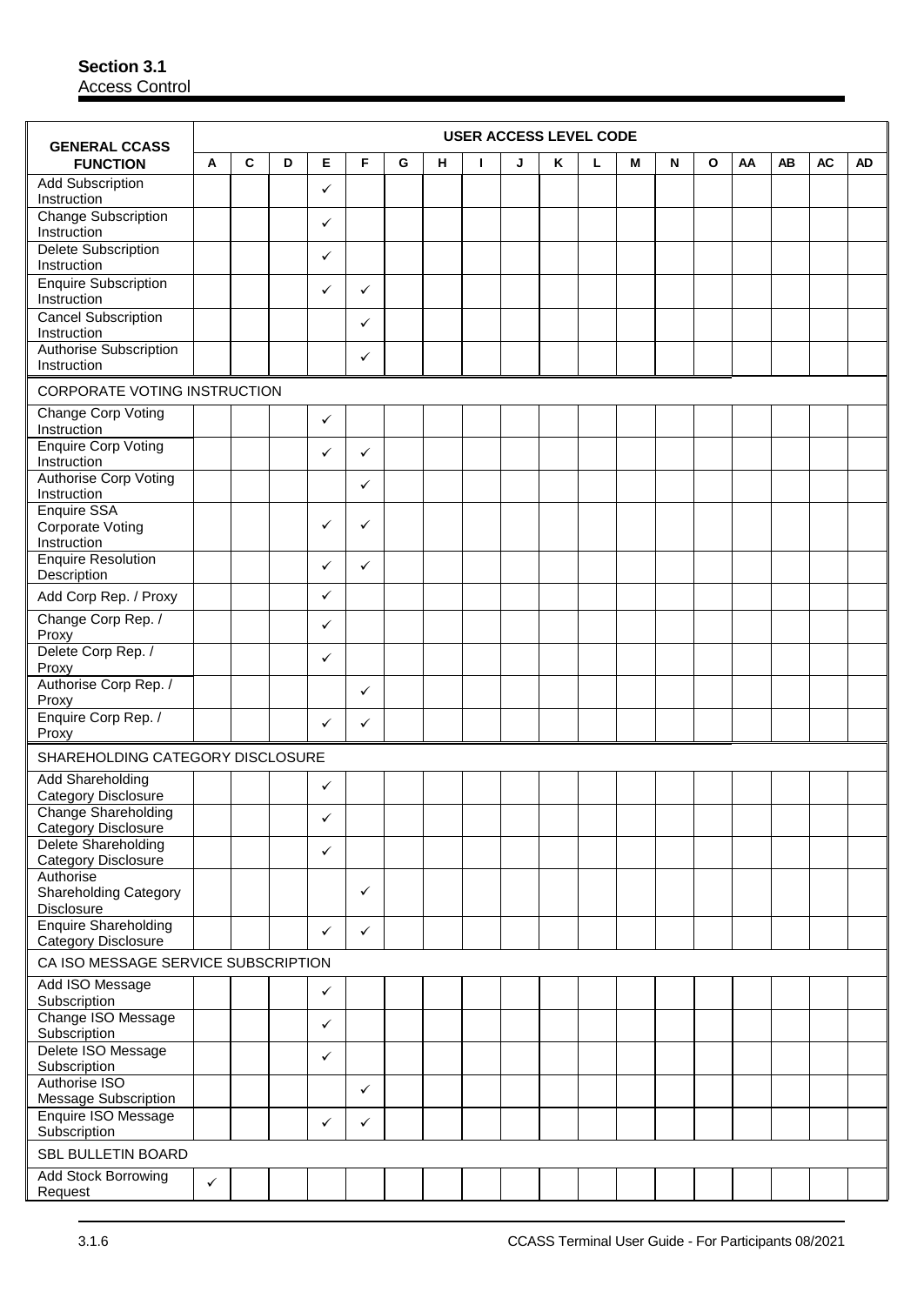| <b>GENERAL CCASS</b>                                          |              |              |   |              |              |   |              |    | <b>USER ACCESS LEVEL CODE</b> |   |   |   |   |   |    |    |           |           |
|---------------------------------------------------------------|--------------|--------------|---|--------------|--------------|---|--------------|----|-------------------------------|---|---|---|---|---|----|----|-----------|-----------|
| <b>FUNCTION</b>                                               | Α            | $\mathbf c$  | D | Е            | F            | G | н            | I. | J                             | Κ | L | М | N | O | AA | AB | <b>AC</b> | <b>AD</b> |
| Change Stock<br><b>Borrowing Request</b>                      | ✓            |              |   |              |              |   |              |    |                               |   |   |   |   |   |    |    |           |           |
| Delete Stock<br><b>Borrowing Request</b>                      | ✓            |              |   |              |              |   |              |    |                               |   |   |   |   |   |    |    |           |           |
| <b>Enquire Stock</b><br><b>Borrowing Request</b>              | ✓            | $\checkmark$ |   |              |              |   |              |    |                               |   |   |   |   |   |    |    |           |           |
| Enquire Stock Lender<br>List                                  | $\checkmark$ | $\checkmark$ |   |              |              |   |              |    |                               |   |   |   |   |   |    |    |           |           |
| <b>Enquire Stock</b><br><b>Borrowing List</b>                 | $\checkmark$ | $\checkmark$ |   |              |              |   |              |    |                               |   |   |   |   |   |    |    |           |           |
| CORPORATE COMMUNICATION                                       |              |              |   |              |              |   |              |    |                               |   |   |   |   |   |    |    |           |           |
| <b>Add Recipient Master</b>                                   |              |              |   | ✓            |              |   |              |    |                               |   |   |   |   |   |    |    |           |           |
| Change Recipient<br>Master                                    |              |              |   | ✓            |              |   |              |    |                               |   |   |   |   |   |    |    |           |           |
| <b>Delete Recipient</b><br>Master                             |              |              |   | ✓            |              |   |              |    |                               |   |   |   |   |   |    |    |           |           |
| <b>Enquire Recipient</b><br>Master                            |              |              |   | ✓            |              |   |              |    |                               |   |   |   |   |   |    |    |           |           |
| <b>Add Event Recipient</b><br>List                            |              |              |   | ✓            |              |   |              |    |                               |   |   |   |   |   |    |    |           |           |
| Delete Event Recipient<br>List                                |              |              |   | ✓            |              |   |              |    |                               |   |   |   |   |   |    |    |           |           |
| <b>Enquire Event</b><br><b>Recipient List</b>                 |              |              |   | ✓            |              |   |              |    |                               |   |   |   |   |   |    |    |           |           |
| <b>Enquire Corporate</b><br><b>Communications Event</b>       |              |              |   | ✓            |              |   |              |    |                               |   |   |   |   |   |    |    |           |           |
| PAYMENT INSTRUCTION                                           |              |              |   |              |              |   |              |    |                               |   |   |   |   |   |    |    |           |           |
| <b>Enquire Payment</b><br>Instruction                         |              | $\checkmark$ |   |              |              |   |              |    |                               |   |   |   |   |   |    |    |           |           |
| <b>Enquire TSF Payment</b><br>Instruction                     |              | $\checkmark$ |   |              |              |   |              |    |                               |   |   |   |   |   |    |    |           |           |
| Add Intra-day Payment<br>Standing Instruction                 | $\checkmark$ |              |   | ✓            |              |   |              |    |                               |   |   |   |   |   |    |    |           |           |
| Change Intra-day<br><b>Payment Standing</b><br>Instruction    | ✓            |              |   | ✓            |              |   |              |    |                               |   |   |   |   |   |    |    |           |           |
| Delete Intra-day<br>Payment Standing<br>Instruction           | $\checkmark$ |              |   | $\checkmark$ |              |   |              |    |                               |   |   |   |   |   |    |    |           |           |
| Authorise Intra-day<br><b>Payment Standing</b><br>Instruction |              |              |   |              | $\checkmark$ |   | ✓            |    |                               |   |   |   |   |   |    |    |           |           |
| Cancel Intra-day<br>Payment Standing<br>Instruction           |              |              |   |              | $\checkmark$ |   | ✓            |    |                               |   |   |   |   |   |    |    |           |           |
| Enquire Intra-day<br><b>Payment Standing</b><br>Instruction   | $\checkmark$ |              |   | ✓            | $\checkmark$ |   | ✓            |    |                               |   |   |   |   |   |    |    |           |           |
| Enquire Intra-day<br>Payment Summary                          | $\checkmark$ |              |   | $\checkmark$ | $\checkmark$ |   | $\checkmark$ |    |                               |   |   |   |   |   |    |    |           |           |
| Add Nominee Payment<br>(Evening) Standing<br>Instruction      | $\checkmark$ |              |   | ✓            |              |   |              |    |                               |   |   |   |   |   |    |    |           |           |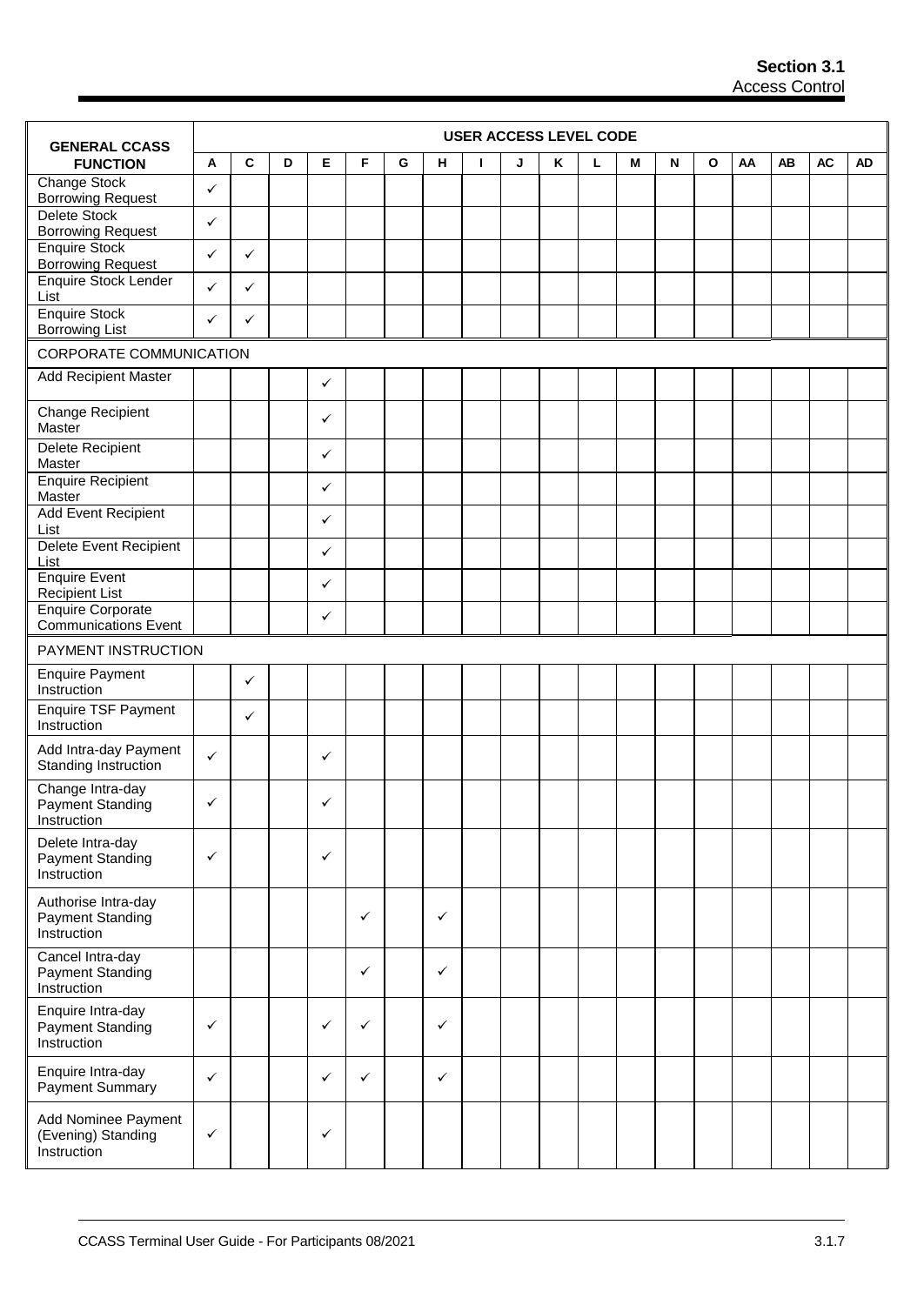| <b>GENERAL CCASS</b>                                                           |              |   |   |              |   |   |              |   | <b>USER ACCESS LEVEL CODE</b> |              |              |   |   |              |    |    |           |    |
|--------------------------------------------------------------------------------|--------------|---|---|--------------|---|---|--------------|---|-------------------------------|--------------|--------------|---|---|--------------|----|----|-----------|----|
| <b>FUNCTION</b>                                                                | A            | C | D | Е            | F | G | н.           | L | J                             | Κ            | Г            | M | N | $\mathbf{o}$ | AA | AB | <b>AC</b> | AD |
| Change Nominee<br>Payment (Evening)<br>Standing Instruction                    | $\checkmark$ |   |   | $\checkmark$ |   |   |              |   |                               |              |              |   |   |              |    |    |           |    |
| Delete Nominee<br>Payment (Evening)<br>Standing Instruction                    | $\checkmark$ |   |   | $\checkmark$ |   |   |              |   |                               |              |              |   |   |              |    |    |           |    |
| Authorise Nominee<br>Payment (Evening)<br>Standing Instruction                 |              |   |   |              | ✓ |   | ✓            |   |                               |              |              |   |   |              |    |    |           |    |
| <b>Cancel Nominee</b><br>Payment (Evening)<br>Standing Instruction             |              |   |   |              | ✓ |   | ✓            |   |                               |              |              |   |   |              |    |    |           |    |
| <b>Enquire Nominee</b><br>Payment (Evening)<br>Standing Instruction            | $\checkmark$ |   |   | $\checkmark$ | ✓ |   | ✓            |   |                               |              |              |   |   |              |    |    |           |    |
| HIDE UNMATCHED SI CONTENT COUNTEPARTY LIST                                     |              |   |   |              |   |   |              |   |                               |              |              |   |   |              |    |    |           |    |
| Input Hide Unmatched<br>SI Content<br><b>Counterparty List</b>                 | ✓            |   |   |              |   |   |              |   |                               |              |              |   |   |              |    |    |           |    |
| Delete Hide<br><b>Unmatched SI Content</b><br><b>Counterparty List</b>         | ✓            |   |   |              |   |   |              |   |                               |              |              |   |   |              |    |    |           |    |
| Authorise Hide<br><b>Unmatched SI Content</b><br><b>Counterparty List</b>      |              |   |   |              |   |   | ✓            |   |                               |              |              |   |   |              |    |    |           |    |
| Cancel Hide<br><b>Unmatched SI Content</b><br><b>Counterparty List</b>         |              |   |   |              |   |   | ✓            |   |                               |              |              |   |   |              |    |    |           |    |
| <b>Enquire Hide</b><br><b>Unmatched SI Content</b><br><b>Counterparty List</b> | $\checkmark$ |   |   |              |   |   | $\checkmark$ |   |                               |              |              |   |   |              |    |    |           |    |
| ISI (WITH AFFIRMATION) COUNTERPARTY LIST                                       |              |   |   |              |   |   |              |   |                               |              |              |   |   |              |    |    |           |    |
| Input ISI (With<br>Affirmation)<br><b>Counterparty List</b>                    |              |   |   |              |   |   |              |   |                               | $\checkmark$ |              |   |   |              |    |    |           |    |
| Delete ISI (With<br>Affirmation)<br><b>Counterparty List</b>                   |              |   |   |              |   |   |              |   |                               | $\checkmark$ |              |   |   |              |    |    |           |    |
| Authorise ISI (With<br>Affirmation)<br><b>Counterparty List</b>                |              |   |   |              |   |   |              |   |                               |              | $\checkmark$ |   |   |              |    |    |           |    |
| Cancel ISI (With<br>Affirmation)<br><b>Counterparty List</b>                   |              |   |   |              |   |   |              |   |                               |              | $\checkmark$ |   |   |              |    |    |           |    |
| Enquire ISI (With<br>Affirmation)<br><b>Counterparty List</b>                  |              |   |   |              |   |   |              |   |                               | ✓            | $\checkmark$ |   |   |              |    |    |           |    |
| ISI (WITHOUT AFFIRMATION) COUNTERPARTY LIST                                    |              |   |   |              |   |   |              |   |                               |              |              |   |   |              |    |    |           |    |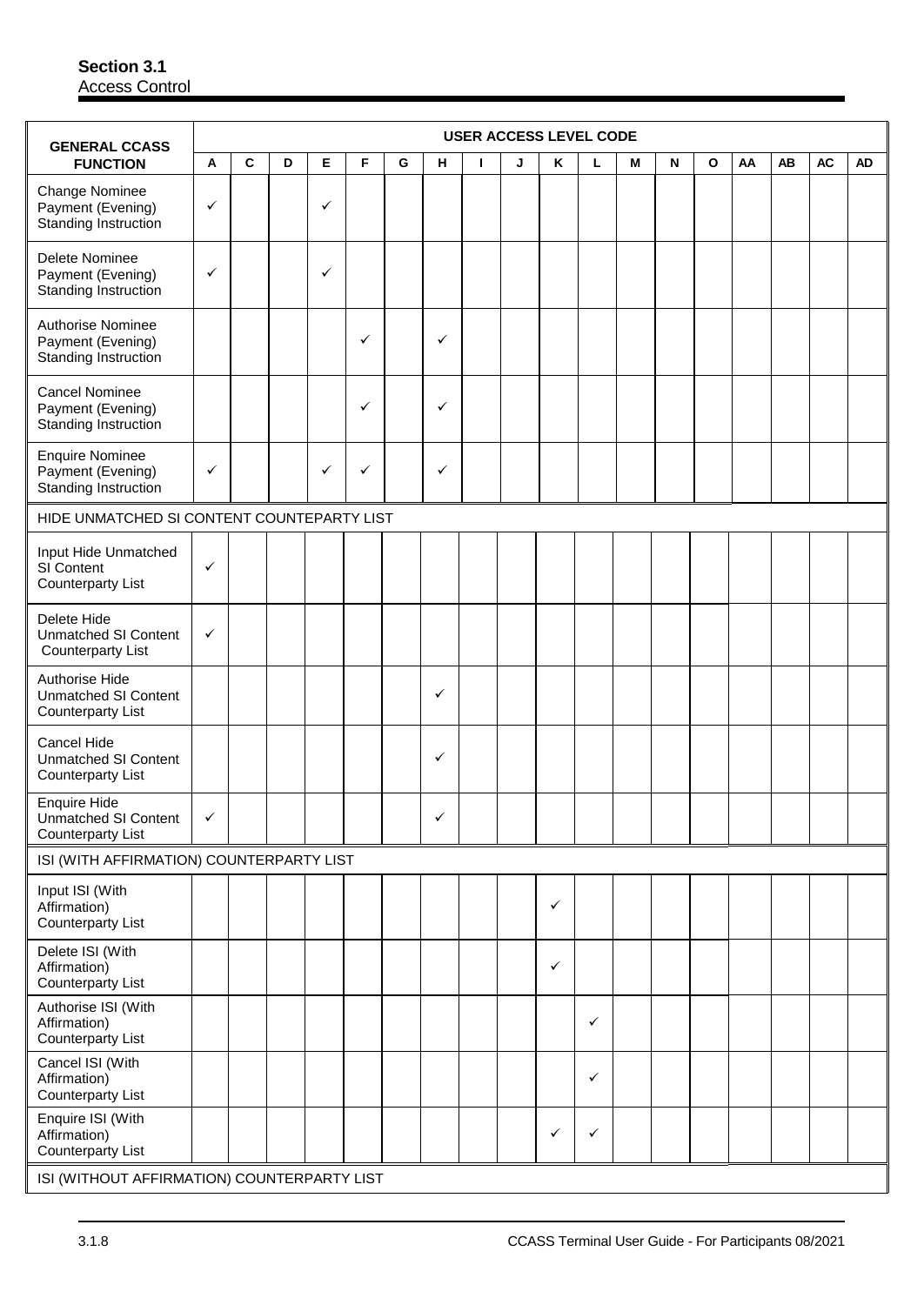| <b>GENERAL CCASS</b>                                               |              |              |              |              |              |              |              | <b>USER ACCESS LEVEL CODE</b> |              |              |   |              |   |              |              |           |           |           |
|--------------------------------------------------------------------|--------------|--------------|--------------|--------------|--------------|--------------|--------------|-------------------------------|--------------|--------------|---|--------------|---|--------------|--------------|-----------|-----------|-----------|
| <b>FUNCTION</b>                                                    | Α            | C            | D            | Е            | F            | G            | н            | т                             | J            | Κ            | г | M            | N | $\mathbf{o}$ | AA           | <b>AB</b> | <b>AC</b> | <b>AD</b> |
| Input ISI (Without<br>Affirmation)<br><b>Counterparty List</b>     |              |              |              |              |              |              |              |                               |              |              |   |              |   |              | $\checkmark$ |           |           |           |
| Delete ISI (Without<br>Affirmation)<br><b>Counterparty List</b>    |              |              |              |              |              |              |              |                               |              |              |   |              |   |              | ✓            |           |           |           |
| Authorise ISI (Without<br>Affirmation)<br><b>Counterparty List</b> |              |              |              |              |              |              |              |                               |              |              |   |              |   |              |              | ✓         |           |           |
| Cancel ISI (Without<br>Affirmation)<br><b>Counterparty List</b>    |              |              |              |              |              |              |              |                               |              |              |   |              |   |              |              | ✓         |           |           |
| Enquire ISI (Without<br>Affirmation)<br><b>Counterparty List</b>   |              |              |              |              |              |              |              |                               |              |              |   |              |   |              | ✓            | ✓         |           |           |
| <b>ENQUIRE SETTLEMENT ACT / STATUS</b>                             |              |              |              |              |              |              |              |                               |              |              |   |              |   |              |              |           |           |           |
| Enquire Due/Overdue<br>Position                                    |              | $\checkmark$ |              |              |              |              |              |                               |              |              |   |              |   |              |              |           |           |           |
| <b>Enquire Stock Account</b><br>Balance                            |              | $\checkmark$ |              |              |              |              |              |                               |              |              |   |              |   |              |              |           |           |           |
| <b>Enquire Stock Account</b><br>Movement                           |              | ✓            |              |              |              |              |              |                               |              |              |   |              |   |              |              |           |           |           |
| <b>Enquire Settlement</b><br>Activity                              |              | $\checkmark$ |              |              |              |              |              |                               |              |              |   |              |   |              |              |           |           |           |
| Enquire Money<br>Position / Instruction                            |              | $\checkmark$ |              |              |              |              |              |                               |              |              |   |              |   |              |              |           |           |           |
| <b>GENERAL ENQUIRIES</b>                                           |              |              |              |              |              |              |              |                               |              |              |   |              |   |              |              |           |           |           |
| Enquire<br>Announcement<br>Information                             | ✓            | ✓            | $\checkmark$ | ✓            | ✓            | ✓            | ✓            | $\checkmark$                  | ✓            |              |   | $\checkmark$ |   |              |              |           |           |           |
| <b>Enquire Participant List</b>                                    | $\checkmark$ | $\checkmark$ | $\checkmark$ | ✓            | ✓            | ✓            | ✓            | $\checkmark$                  | $\checkmark$ | $\checkmark$ | ✓ | ✓            |   |              |              |           |           |           |
| <b>Enquire Stock List</b>                                          | $\checkmark$ | ✓            | ✓            | ✓            | ✓            | ✓            | ✓            | ✓                             | ✓            |              |   | ✓            |   |              |              |           |           |           |
| <b>Enquire Reported Lost</b><br>Certificate                        |              | $\checkmark$ |              |              |              |              |              |                               |              |              |   |              |   |              |              |           |           |           |
| Enquire Buy-in<br>Confirmation                                     | $\checkmark$ |              |              |              |              |              | $\checkmark$ | $\checkmark$                  | $\checkmark$ |              |   |              |   |              |              |           |           |           |
| Enquire NCP/GCP<br>Mapping                                         |              | $\checkmark$ |              |              |              |              |              |                               |              |              |   |              |   |              |              |           |           |           |
| <b>Enquire Issuer</b><br>Announcement                              | $\checkmark$ | $\checkmark$ | $\checkmark$ | $\checkmark$ | $\checkmark$ | $\checkmark$ | ✓            | $\checkmark$                  | $\checkmark$ |              |   | $\checkmark$ |   |              |              |           |           |           |
| STOCK BORROWING/LENDING                                            |              |              |              |              |              |              |              |                               |              |              |   |              |   |              |              |           |           |           |
| Input Recall Request                                               |              |              |              |              |              |              |              |                               |              |              |   | ✓            |   |              |              |           |           |           |
| Change Cash<br>Compensation<br>Indicator                           |              |              |              |              |              |              |              |                               |              |              |   | ✓            |   |              |              |           |           |           |
| <b>Enquire Lending</b><br>Position                                 |              | $\checkmark$ |              |              |              |              |              |                               |              |              |   | $\checkmark$ |   |              |              |           |           |           |
| <b>Enquire Stock</b><br>Borrowing Information                      |              | $\checkmark$ |              |              |              |              |              |                               |              |              |   | $\checkmark$ |   |              |              |           |           |           |
| EIPO APPLICATION                                                   |              |              |              |              |              |              |              |                               |              |              |   |              |   |              |              |           |           |           |
| Add EIPO Application                                               |              |              |              | $\checkmark$ |              |              |              |                               |              |              |   |              |   |              |              |           |           |           |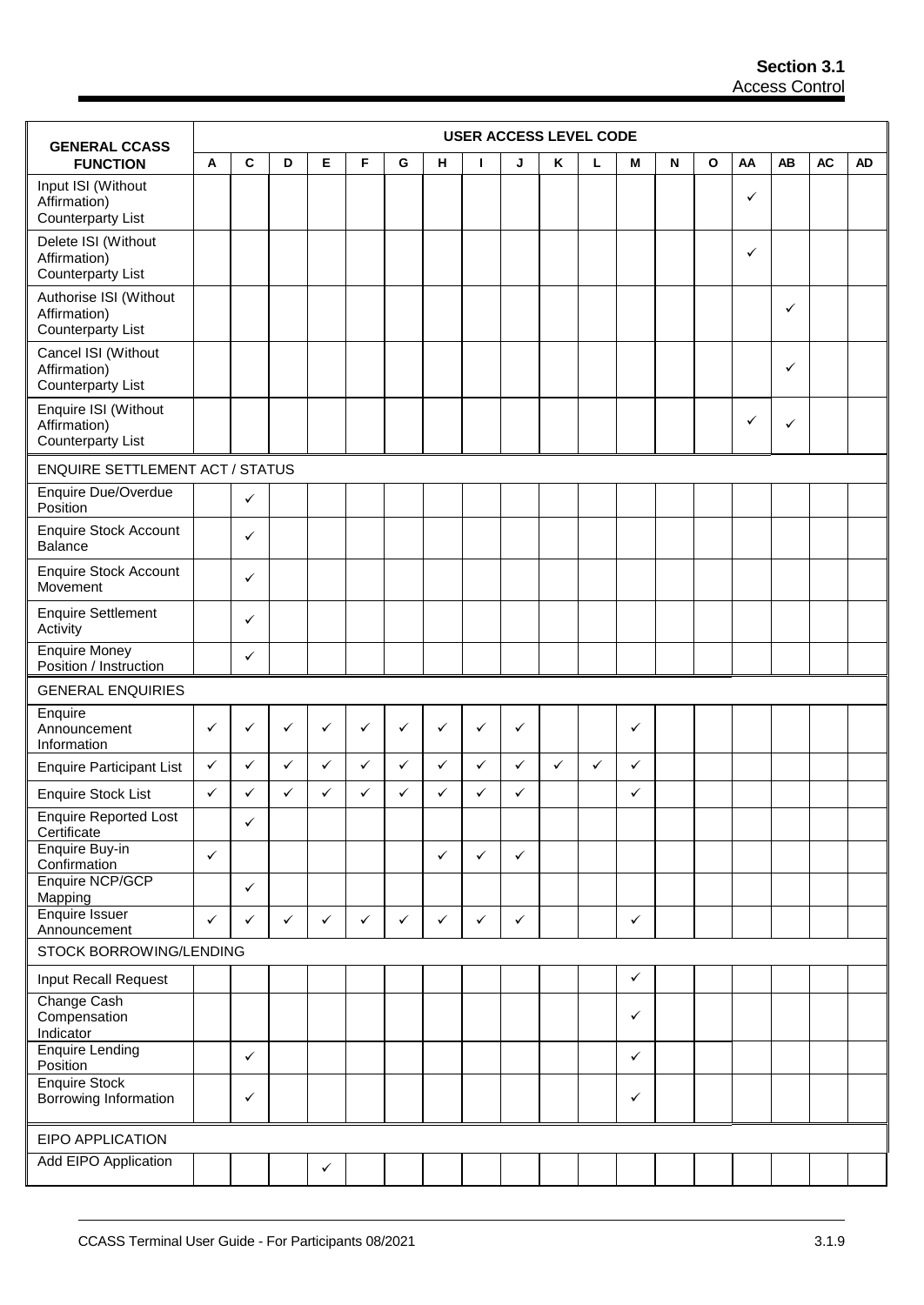|                                                       |   |   |   |              |              |   |   |    | <b>USER ACCESS LEVEL CODE</b> |   |   |   |              |              |    |    |           |    |
|-------------------------------------------------------|---|---|---|--------------|--------------|---|---|----|-------------------------------|---|---|---|--------------|--------------|----|----|-----------|----|
| <b>GENERAL CCASS</b><br><b>FUNCTION</b>               | A | C | D | Е            | F            | G | н | J. | J                             | Κ | L | M | N            | $\mathbf{o}$ | AA | AB | <b>AC</b> | AD |
| Change Pending EIPO<br>Application                    |   |   |   | $\checkmark$ |              |   |   |    |                               |   |   |   |              |              |    |    |           |    |
| Delete Pending EIPO<br>Application                    |   |   |   | $\checkmark$ |              |   |   |    |                               |   |   |   |              |              |    |    |           |    |
| Authorise EIPO<br>Application                         |   |   |   |              | ✓            |   |   |    |                               |   |   |   |              |              |    |    |           |    |
| Cancel EIPO<br>Application                            |   |   |   |              | ✓            |   |   |    |                               |   |   |   |              |              |    |    |           |    |
| Enquire EIPO<br>Application                           |   |   |   | $\checkmark$ | ✓            |   |   |    |                               |   |   |   |              |              |    |    |           |    |
| Enquire EIPO Total                                    |   |   |   | ✓            |              |   |   |    |                               |   |   |   |              |              |    |    |           |    |
| <b>Application Quantity</b><br>and Money Obligation   |   |   |   |              | ✓            |   |   |    |                               |   |   |   |              |              |    |    |           |    |
| <b>Enquire Authorised</b><br><b>EIPO Announcement</b> |   |   |   | ✓            | ✓            |   |   |    |                               |   |   |   |              |              |    |    |           |    |
| <b>Enquire Allotment</b><br>Result                    |   |   |   | ✓            | ✓            |   |   |    |                               |   |   |   |              |              |    |    |           |    |
| Confirm EIPO<br>Application                           |   |   |   | ✓            |              |   |   |    |                               |   |   |   |              |              |    |    |           |    |
| Delete Confirmed<br><b>EIPO</b> Application           |   |   |   | $\checkmark$ |              |   |   |    |                               |   |   |   |              |              |    |    |           |    |
| <b>Authorise Confirmed</b><br>EIPO Application        |   |   |   |              | ✓            |   |   |    |                               |   |   |   |              |              |    |    |           |    |
| <b>Cancel Confirmed</b><br><b>EIPO</b> Application    |   |   |   |              | $\checkmark$ |   |   |    |                               |   |   |   |              |              |    |    |           |    |
| <b>Enquire Confirmed</b><br>EIPO Application          |   |   |   | $\checkmark$ | ✓            |   |   |    |                               |   |   |   |              |              |    |    |           |    |
| <b>UNIT ORDER</b>                                     |   |   |   |              |              |   |   |    |                               |   |   |   |              |              |    |    |           |    |
| Add Cash Creation<br>Order                            |   |   |   |              |              |   |   |    |                               |   |   |   | $\checkmark$ |              |    |    |           |    |
| <b>Change Cash Creation</b><br>Order                  |   |   |   |              |              |   |   |    |                               |   |   |   | $\checkmark$ |              |    |    |           |    |
| Delete Cash Creation<br>Order                         |   |   |   |              |              |   |   |    |                               |   |   |   | $\checkmark$ |              |    |    |           |    |
| <b>Authorise Cash</b><br><b>Creation Order</b>        |   |   |   |              |              |   |   |    |                               |   |   |   |              | ✓            |    |    |           |    |
| <b>Enquire Cash Creation</b><br>Order                 |   |   |   |              |              |   |   |    |                               |   |   |   | $\checkmark$ | ✓            |    |    |           |    |
| Add In Kind Creation<br>Order                         |   |   |   |              |              |   |   |    |                               |   |   |   | $\checkmark$ |              |    |    |           |    |
| Change In Kind<br><b>Creation Order</b>               |   |   |   |              |              |   |   |    |                               |   |   |   | $\checkmark$ |              |    |    |           |    |
| Delete In Kind<br><b>Creation Order</b>               |   |   |   |              |              |   |   |    |                               |   |   |   | $\checkmark$ |              |    |    |           |    |
| Authorise In Kind<br><b>Creation Order</b>            |   |   |   |              |              |   |   |    |                               |   |   |   |              | $\checkmark$ |    |    |           |    |
| Enquire In Kind<br><b>Creation Order</b>              |   |   |   |              |              |   |   |    |                               |   |   |   | $\checkmark$ | $\checkmark$ |    |    |           |    |
| <b>Add Redemption Order</b>                           |   |   |   |              |              |   |   |    |                               |   |   |   | $\checkmark$ |              |    |    |           |    |
| Change Redemption<br>Order                            |   |   |   |              |              |   |   |    |                               |   |   |   | $\checkmark$ |              |    |    |           |    |
| Delete Redemption<br>Order                            |   |   |   |              |              |   |   |    |                               |   |   |   | $\checkmark$ |              |    |    |           |    |
| Authorise Redemption<br>Order                         |   |   |   |              |              |   |   |    |                               |   |   |   |              | $\checkmark$ |    |    |           |    |
| <b>Enquire Redemption</b><br>Order                    |   |   |   |              |              |   |   |    |                               |   |   |   | $\checkmark$ | ✓            |    |    |           |    |
| TENDER INSTRUCTION                                    |   |   |   |              |              |   |   |    |                               |   |   |   |              |              |    |    |           |    |
| <b>Add Tender Instruction</b>                         |   |   |   | $\checkmark$ |              |   |   |    |                               |   |   |   |              |              |    |    |           |    |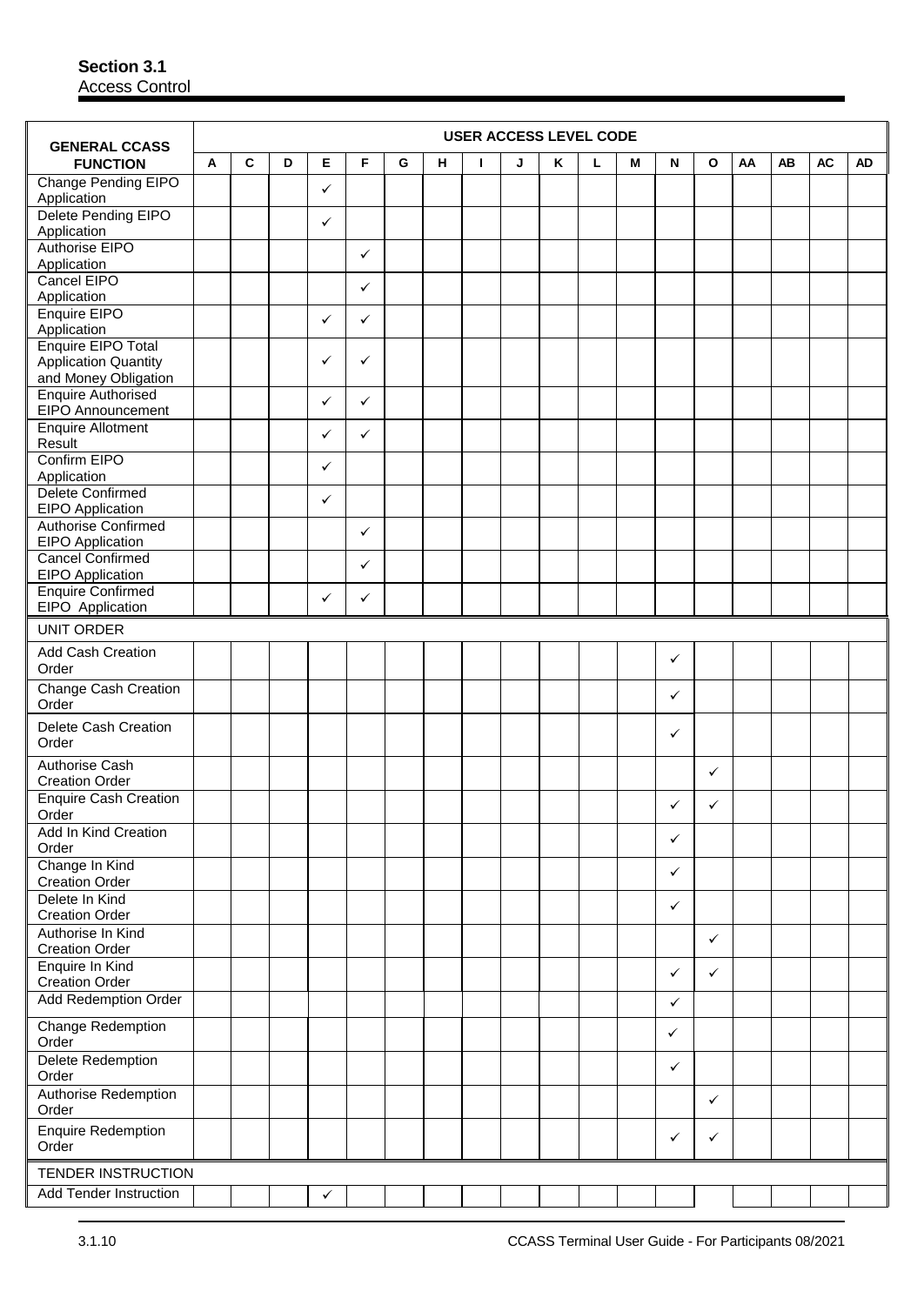| <b>GENERAL CCASS</b>                                         |              |             |   |              |   |   |              | <b>USER ACCESS LEVEL CODE</b> |   |   |   |   |   |   |    |    |              |           |
|--------------------------------------------------------------|--------------|-------------|---|--------------|---|---|--------------|-------------------------------|---|---|---|---|---|---|----|----|--------------|-----------|
| <b>FUNCTION</b>                                              | A            | $\mathbf c$ | D | Е            | F | G | н            | ı                             | J | Κ | L | М | N | O | AA | AB | <b>AC</b>    | <b>AD</b> |
| Change Tender<br>Instruction                                 |              |             |   | ✓            |   |   |              |                               |   |   |   |   |   |   |    |    |              |           |
| Delete Tender<br>Instruction                                 |              |             |   | $\checkmark$ |   |   |              |                               |   |   |   |   |   |   |    |    |              |           |
| Authorise Tender                                             |              |             |   |              | ✓ |   |              |                               |   |   |   |   |   |   |    |    |              |           |
| Instruction<br>Cancel Tender                                 |              |             |   |              | ✓ |   |              |                               |   |   |   |   |   |   |    |    |              |           |
| Instruction                                                  |              |             |   |              |   |   |              |                               |   |   |   |   |   |   |    |    |              |           |
| <b>Enquire Tender</b><br>Instruction                         |              |             |   | $\checkmark$ | ✓ |   |              |                               |   |   |   |   |   |   |    |    |              |           |
| <b>Enquire Authorised</b><br><b>Tender Announcement</b>      |              |             |   | ✓            | ✓ |   |              |                               |   |   |   |   |   |   |    |    |              |           |
| <b>Enquire Tender Result</b>                                 |              |             |   | ✓            | ✓ |   |              |                               |   |   |   |   |   |   |    |    |              |           |
| STOCK SEGREGATED ACCOUNT WITH STATEMENT SERVICE (SSA) MASTER |              |             |   |              |   |   |              |                               |   |   |   |   |   |   |    |    |              |           |
| Add SSA                                                      |              |             |   |              |   |   |              |                               |   |   |   |   |   |   |    |    | $\checkmark$ |           |
| Change SSA                                                   |              |             |   |              |   |   |              |                               |   |   |   |   |   |   |    |    | ✓            |           |
| Delete SSA                                                   |              |             |   |              |   |   |              |                               |   |   |   |   |   |   |    |    | ✓            |           |
| Enquire SSA                                                  |              |             |   |              |   |   |              |                               |   |   |   |   |   |   |    |    | ✓            | ✓         |
| <b>Reset SSA Phone</b><br>Password                           |              |             |   |              |   |   |              |                               |   |   |   |   |   |   |    |    |              | ✓         |
| Add SSA Bank<br>Account                                      |              |             |   |              |   |   |              |                               |   |   |   |   |   |   |    |    | ✓            |           |
| Change SSA Bank<br>Account                                   |              |             |   |              |   |   |              |                               |   |   |   |   |   |   |    |    | ✓            |           |
| Delete SSA Bank<br>Account                                   |              |             |   |              |   |   |              |                               |   |   |   |   |   |   |    |    | ✓            |           |
| Enquire SSA Bank<br>Account                                  |              |             |   |              |   |   |              |                               |   |   |   |   |   |   |    |    | ✓            | ✓         |
| STOCK RELEASE REQUEST                                        |              |             |   |              |   |   |              |                               |   |   |   |   |   |   |    |    |              |           |
| <b>Add Stock Release</b><br>Request                          | $\checkmark$ |             |   |              |   |   |              |                               |   |   |   |   |   |   |    |    |              |           |
| <b>Change Stock Release</b><br>Request                       | $\checkmark$ |             |   |              |   |   |              |                               |   |   |   |   |   |   |    |    |              |           |
| Delete Stock Release<br>Request                              | ✓            |             |   |              |   |   |              |                               |   |   |   |   |   |   |    |    |              |           |
| <b>Authorize Stock</b>                                       |              |             |   |              |   |   | $\checkmark$ |                               |   |   |   |   |   |   |    |    |              |           |
| <b>Release Request</b><br><b>Enquire Stock Release</b>       |              |             |   |              |   |   |              |                               |   |   |   |   |   |   |    |    |              |           |
| Request                                                      | $\checkmark$ |             |   |              |   |   | $\checkmark$ |                               |   |   |   |   |   |   |    |    |              |           |
| SPSA DELIVERY FAILURE MAINTENANCE                            |              |             |   |              |   |   |              |                               |   |   |   |   |   |   |    |    |              |           |
| Add Sellable Balance<br>Adjustment Request                   | $\checkmark$ |             |   |              |   |   |              |                               |   |   |   |   |   |   |    |    |              |           |
| <b>Change Sellable</b><br><b>Balance Adjustment</b>          | $\checkmark$ |             |   |              |   |   |              |                               |   |   |   |   |   |   |    |    |              |           |
| Request<br>Delete Sellable                                   |              |             |   |              |   |   |              |                               |   |   |   |   |   |   |    |    |              |           |
| <b>Balance Adjustment</b><br>Request                         | $\checkmark$ |             |   |              |   |   |              |                               |   |   |   |   |   |   |    |    |              |           |
| Authorise Sellable                                           |              |             |   |              |   |   |              |                               |   |   |   |   |   |   |    |    |              |           |
| <b>Balance Adjustment</b><br>Request                         |              |             |   |              |   |   | $\checkmark$ |                               |   |   |   |   |   |   |    |    |              |           |
| Cancel Sellable<br><b>Balance Adjustment</b>                 |              |             |   |              |   |   | $\checkmark$ |                               |   |   |   |   |   |   |    |    |              |           |
| Request<br><b>Enquire Sellable</b>                           |              |             |   |              |   |   |              |                               |   |   |   |   |   |   |    |    |              |           |
| <b>Balance Adjustment</b><br>Request                         | $\checkmark$ |             |   |              |   |   | $\checkmark$ |                               |   |   |   |   |   |   |    |    |              |           |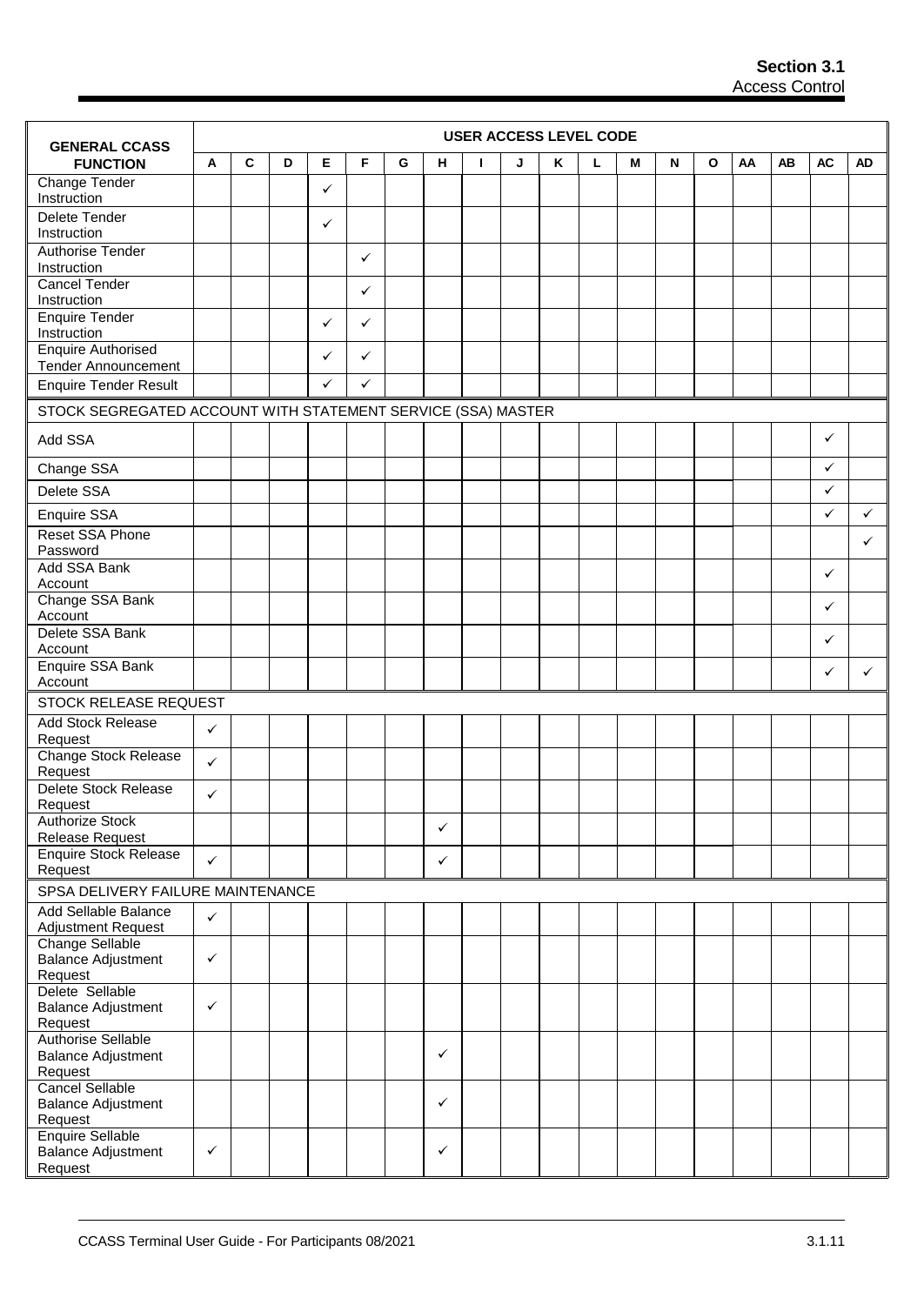| <b>GENERAL CCASS</b>                                        |   |   |   |   |   |   | USER ACCESS LEVEL CODE |   |   |   |   |   |    |    |           |     |
|-------------------------------------------------------------|---|---|---|---|---|---|------------------------|---|---|---|---|---|----|----|-----------|-----|
| <b>FUNCTION</b>                                             | A | C | D | Е | G | н |                        | J | ĸ | М | N | O | AA | AB | <b>AC</b> | AD. |
| INTER-COUNTER TRANSFER/CONVERSION INSTRUCTION               |   |   |   |   |   |   |                        |   |   |   |   |   |    |    |           |     |
| Input Inter-counter<br>Transfer/Conversion<br>Instruction   |   |   |   |   |   |   |                        |   |   |   |   |   |    |    |           |     |
| Cancel Inter-counter<br>Transfer/Conversion<br>Instruction  |   |   |   |   |   |   |                        |   |   |   |   |   |    |    |           |     |
| Enquire Inter-counter<br>Transfer/Conversion<br>Instruction |   |   |   |   |   |   |                        |   |   |   |   |   |    |    |           |     |

 $\forall$  means the user has the access right to the functions.

M means only CCASS Participants with Stock Borrowing / Lending Account can apply the user access level.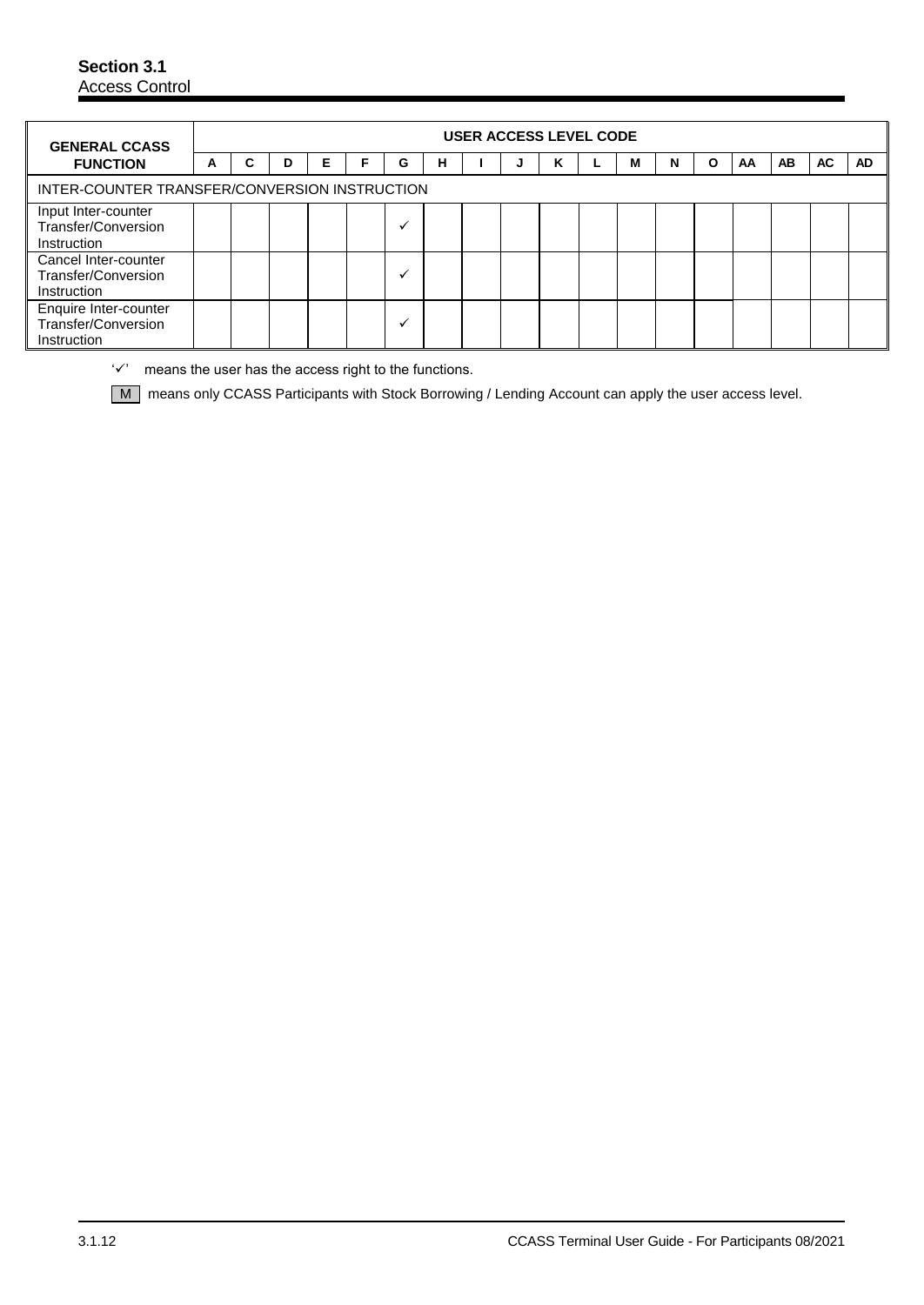| <b>CCMS FUNCTIONS</b>                                     |   |              |              |              |              | <b>USER ACCESS LEVEL CODE</b> |   |   |
|-----------------------------------------------------------|---|--------------|--------------|--------------|--------------|-------------------------------|---|---|
|                                                           | P | Q            | R            | S            | т            | U                             | W | X |
| <b>GENERAL FUNCTIONS</b>                                  |   |              |              |              |              |                               |   |   |
| <b>Enquire Broadcast Message</b>                          | ✓ | ✓            | $\checkmark$ | ✓            | ✓            | ✓                             |   |   |
| <b>CCMS STOCK TRANSFER</b>                                |   |              |              |              |              |                               |   |   |
| Add CCASS-To-CCMS Stock Transfer                          | ✓ |              |              |              |              |                               |   |   |
| Add CCMS-To-CCASS Stock Transfer                          |   |              |              |              |              | ✓                             |   |   |
| Add General To Specific Stock Collateral                  |   | $\checkmark$ |              |              |              |                               |   |   |
| Add Specific To General Stock Collateral                  |   |              |              |              | $\checkmark$ |                               |   |   |
| SPECIFIC CASH COLLATERAL                                  |   |              |              |              |              |                               |   |   |
| Add Pending Specific Cash Collateral                      |   |              |              |              |              |                               | ✓ |   |
| Delete Pending Specific Cash Collateral                   |   |              |              |              |              |                               | ✓ |   |
| Authorise Pending Specific Cash Collateral                |   |              |              |              |              |                               |   | ✓ |
| <b>Enquire Specific Cash Collateral</b>                   |   |              |              |              |              |                               | ✓ | ✓ |
| <b>CCMS CASH TRANSFER</b>                                 |   |              |              |              |              |                               |   |   |
| Add CCMS-To-CCASS Cash Transfer                           |   |              | $\checkmark$ |              |              |                               |   |   |
| PREFERRED SINGLE SETTLEMENT CURRENCY                      |   |              |              |              |              |                               |   |   |
| Change Preferred Single Settlement Currency               |   |              |              |              |              |                               | ✓ |   |
| Delete Pending Preferred Single Settlement<br>Currency    |   |              |              |              |              |                               | ✓ |   |
| Authorise Pending Preferred Single Settlement<br>Currency |   |              |              |              |              |                               |   | ✓ |
| Enquire Preferred Single Settlement Currency              |   |              |              |              |              |                               | ✓ | ✓ |
| <b>ENQUIRE COLLATERAL INFORMATION</b>                     |   |              |              |              |              |                               |   |   |
| <b>Enquire Collateral Account Balance</b>                 |   |              |              | ✓            |              |                               |   |   |
| <b>Enquire Collateral Account Movement</b>                |   |              |              | ✓            |              |                               |   |   |
| <b>Enquire Collateral Inventory</b>                       |   |              |              | $\checkmark$ |              |                               |   |   |
| <b>Enquire Interest Calculation Result</b>                |   |              |              | $\checkmark$ |              |                               |   |   |
| Enquire Currency Exchange Rate and Haircut                |   |              |              | $\checkmark$ |              |                               |   |   |
| Enquire Coll Effective Haircut & Val Price                |   |              |              | $\checkmark$ |              |                               |   |   |
| Enquire Specific Cash Collateral Movement                 |   |              |              | $\checkmark$ |              |                               |   |   |

 $'\checkmark$  means the user has the access right to the functions.

Clearing Participants may need to access some or all of the functions defined under the above CCMS user groups.

Custodian Participants only need to access those functions defined under user groups R and S.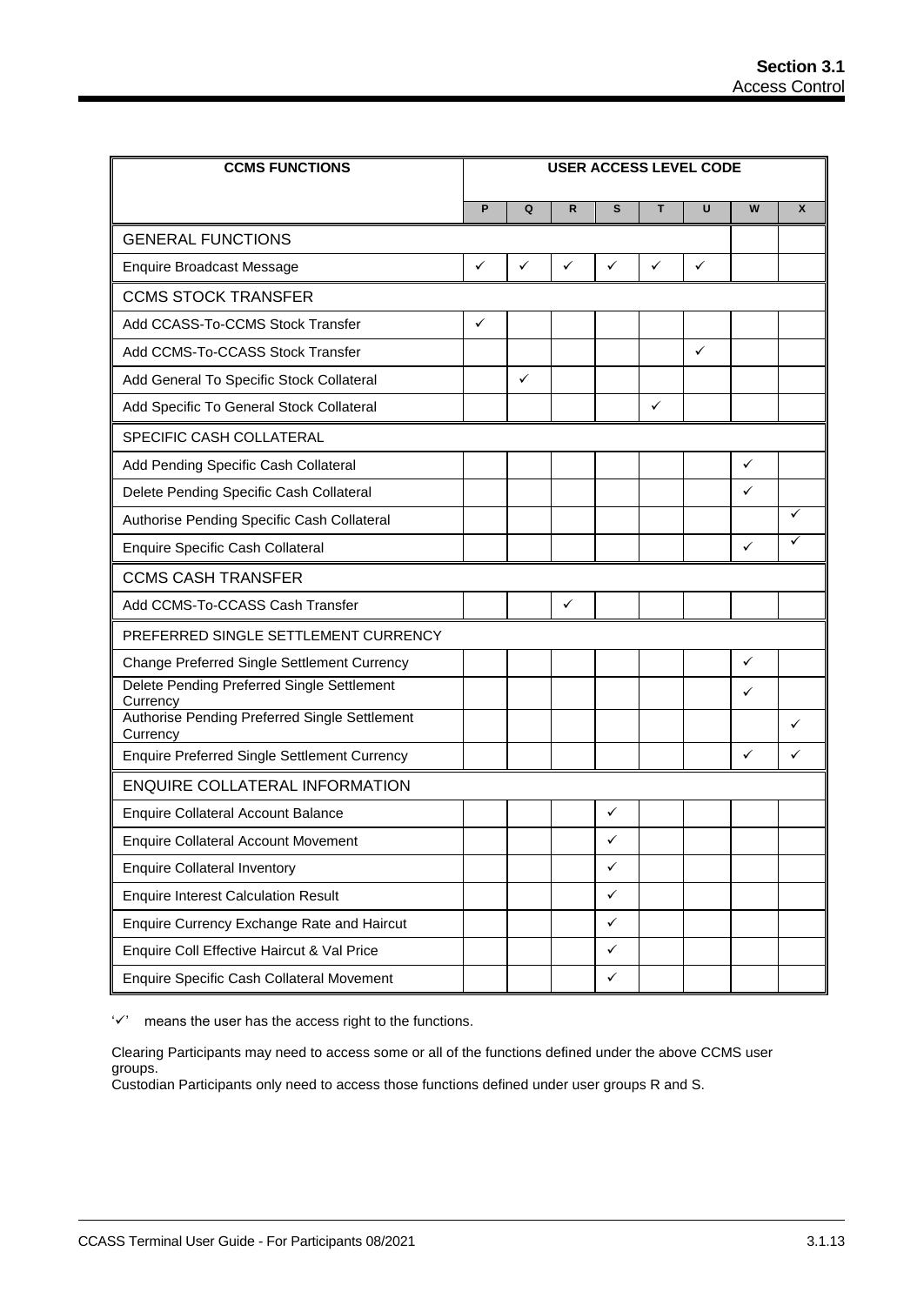| <b>SECURITY MANAGEMENT FUNCTIONS</b>                    | <b>USER ACCESS LEVEL CODE</b> |
|---------------------------------------------------------|-------------------------------|
|                                                         | EE                            |
| <b>SECURITY MANAGEMENT</b>                              |                               |
| <b>Enquire User Profile</b>                             |                               |
| View User Group Listing (with accessible C/3 functions) |                               |
| View User Profile Listing                               |                               |
| View Disabled User Listing                              |                               |
| View SRN Listing                                        |                               |
| View User Profile Maintenance Report                    |                               |

 $\sqrt{2}$  means the user has the access right to the functions.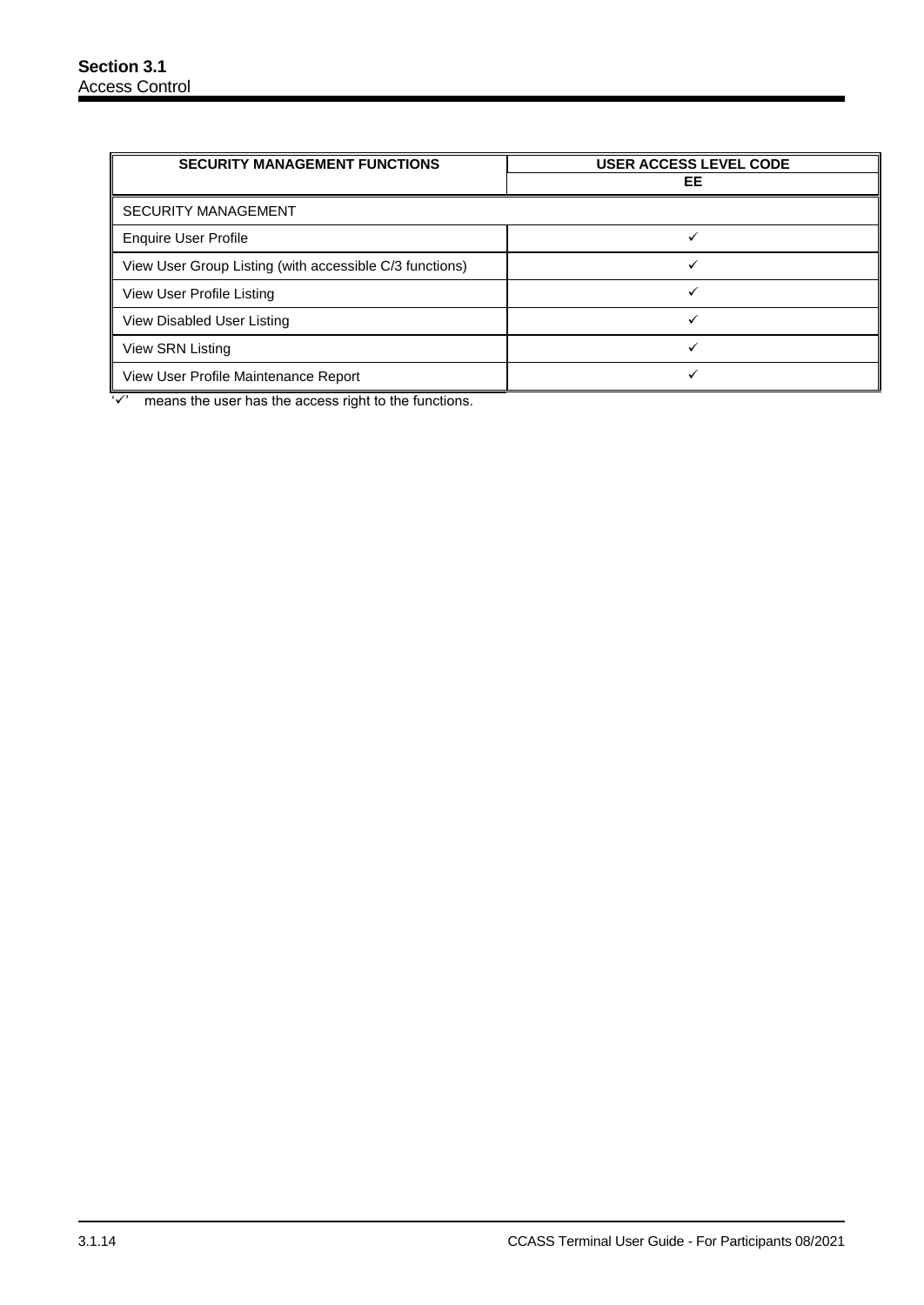| <b>UPLOAD BATCH FILE</b>                                                                           |    | <b>USER ACCESS LEVEL CODE</b> |              |              |    |              |    |    |    |    |              |              |              |    |              |    |              |              |
|----------------------------------------------------------------------------------------------------|----|-------------------------------|--------------|--------------|----|--------------|----|----|----|----|--------------|--------------|--------------|----|--------------|----|--------------|--------------|
| <b>FUNCTIONS</b>                                                                                   | 11 | 12                            | 13           | 14           | 15 | 16           | 17 | 18 | 19 | 20 | 21           | 22           | 23           | 24 | 25           | 26 | 27           | 28           |
| <b>UPLOAD BATCH FILE</b>                                                                           |    |                               |              |              |    |              |    |    |    |    |              |              |              |    |              |    |              |              |
| SI Batch File Upload                                                                               | ✓  |                               |              |              |    |              |    |    |    |    |              |              |              |    |              |    |              |              |
| <b>Authorise SI Batch File</b><br>Upload                                                           |    | ✓                             |              |              |    |              |    |    |    |    |              |              |              |    |              |    |              |              |
| ISI Batch File Upload                                                                              |    |                               | $\checkmark$ |              |    |              |    |    |    |    |              |              |              |    |              |    |              |              |
| Authorise ISI Batch File<br>Upload                                                                 |    |                               |              | $\checkmark$ |    |              |    |    |    |    |              |              |              |    |              |    |              |              |
| <b>ATI Batch File Upload</b>                                                                       |    |                               |              |              | ✓  |              |    |    |    |    |              |              |              |    |              |    |              |              |
| Authorise ATI Batch File<br>Upload                                                                 |    |                               |              |              |    | $\checkmark$ |    |    |    |    |              |              |              |    |              |    |              |              |
| Corporate Communication<br>Recipient Batch File Upload                                             |    |                               |              |              |    |              | ✓  |    |    |    |              |              |              |    |              |    |              |              |
| <b>Authorise Corporate</b><br><b>Communication Recipient</b><br><b>Batch File Upload</b>           |    |                               |              |              |    |              |    | ✓  |    |    |              |              |              |    |              |    |              |              |
| Corporate<br>Representative/Proxy Batch<br><b>File Upload</b>                                      |    |                               |              |              |    |              |    |    | ✓  |    |              |              |              |    |              |    |              |              |
| Authorise Corporate<br>Representative/Proxy Batch<br><b>File Upload</b>                            |    |                               |              |              |    |              |    |    |    | ✓  |              |              |              |    |              |    |              |              |
| <b>EIPO Batch File Upload</b>                                                                      |    |                               |              |              |    |              |    |    |    |    | ✓            |              |              |    |              |    |              |              |
| Authorise EIPO Batch File<br>Upload                                                                |    |                               |              |              |    |              |    |    |    |    |              | $\checkmark$ |              |    |              |    |              |              |
| <b>Tender Instruction Batch File</b><br>Upload                                                     |    |                               |              |              |    |              |    |    |    |    |              |              | $\checkmark$ |    |              |    |              |              |
| Authorise Tender Instruction<br><b>Batch File Upload</b>                                           |    |                               |              |              |    |              |    |    |    |    |              |              |              | ✓  |              |    |              |              |
| <b>SSA Batch File Upload</b>                                                                       |    |                               |              |              |    |              |    |    |    |    |              |              |              |    | $\checkmark$ |    |              |              |
| Authorize SSA Batch File<br>Upload                                                                 |    |                               |              |              |    |              |    |    |    |    |              |              |              |    |              | ✓  |              |              |
| STI Batch File Upload                                                                              |    |                               | ✓            |              |    |              |    |    |    |    |              |              |              |    |              |    |              |              |
| Authorise STI Batch File<br>Upload                                                                 |    |                               |              | ✓            |    |              |    |    |    |    |              |              |              |    |              |    |              |              |
| Multi-counter Transfer<br>Instruction Batch File Upload                                            |    |                               |              |              | ✓  |              |    |    |    |    |              |              |              |    |              |    |              |              |
| Authorise Multi-counter<br>Transfer Instruction Batch<br>File Upload                               |    |                               |              |              |    | ✓            |    |    |    |    |              |              |              |    |              |    |              |              |
| <b>EIPO Confirmation Batch</b><br><b>File Upload</b>                                               |    |                               |              |              |    |              |    |    |    |    | $\checkmark$ |              |              |    |              |    |              |              |
| <b>Authorise EIPO Confirmation</b><br>Batch File Upload                                            |    |                               |              |              |    |              |    |    |    |    |              | ✓            |              |    |              |    |              |              |
| <b>Parallel Trading Conversion</b>                                                                 |    |                               |              |              | ✓  |              |    |    |    |    |              |              |              |    |              |    |              |              |
| Instruction Batch File Upload<br><b>Authorise Parallel Trading</b><br>Conversion Instruction Batch |    |                               |              |              |    | ✓            |    |    |    |    |              |              |              |    |              |    |              |              |
| <b>File Upload</b><br>Specific Stock Collateral<br><b>Batch File Upload</b>                        |    |                               |              |              |    |              |    |    |    |    |              |              |              |    |              |    | $\checkmark$ |              |
| <b>Authorise Specific Stock</b><br><b>Collateral Batch File</b>                                    |    |                               |              |              |    |              |    |    |    |    |              |              |              |    |              |    |              | $\checkmark$ |
| <b>GENERAL ENQUIRIES</b>                                                                           |    |                               |              |              |    |              |    |    |    |    |              |              |              |    |              |    |              |              |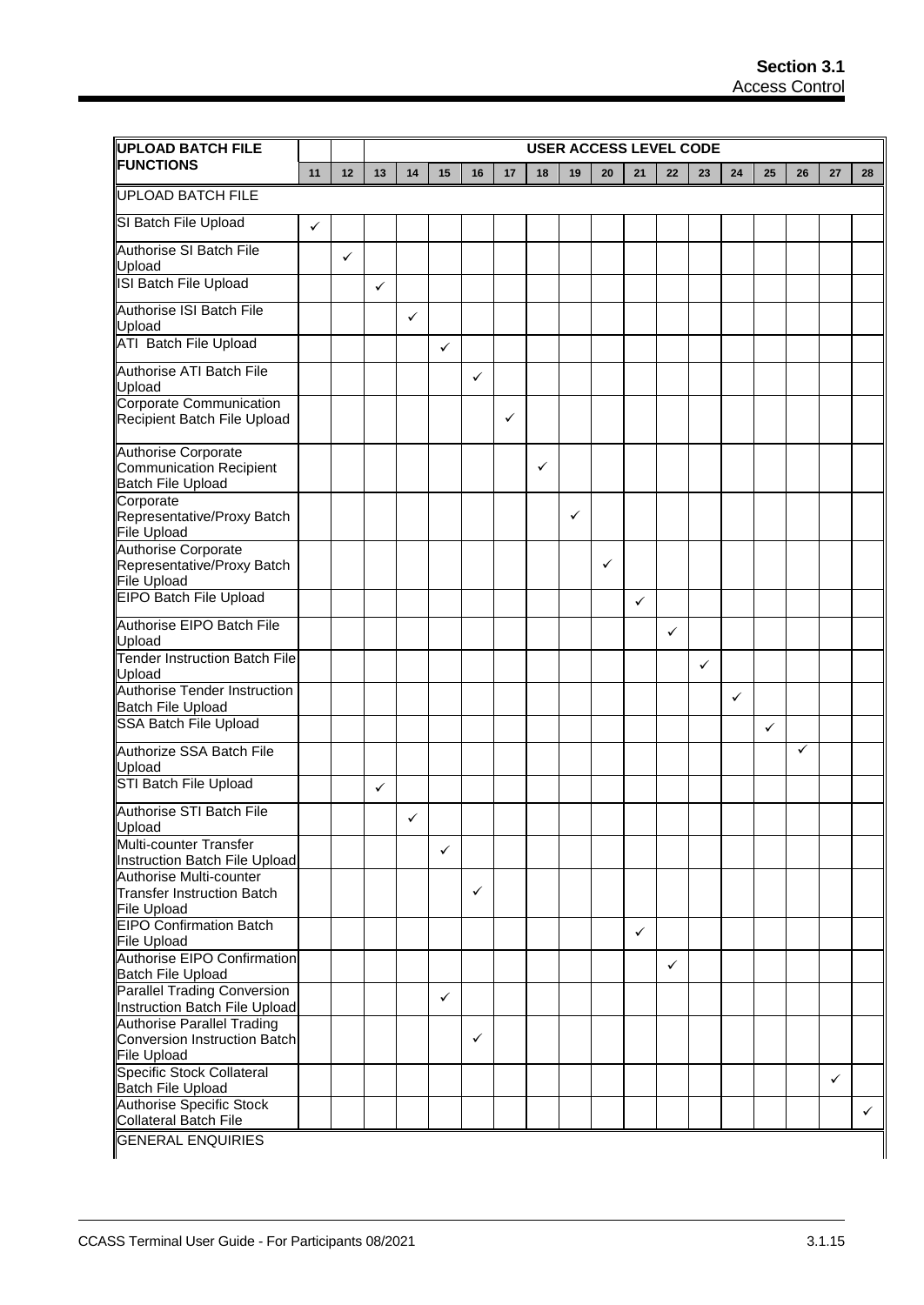| UPLOAD BATCH FILE<br><b>IFUNCTIONS</b>       |    |    | <b>USER ACCESS LEVEL CODE</b> |    |    |    |    |    |    |    |    |    |    |    |    |    |    |    |
|----------------------------------------------|----|----|-------------------------------|----|----|----|----|----|----|----|----|----|----|----|----|----|----|----|
|                                              | 11 | 12 | 13                            | 14 | 15 | 16 | 17 | 18 | 19 | 20 | 21 | 22 | 23 | 24 | 25 | 26 | 27 | 28 |
| Enquire Announcement<br><b>Illnformation</b> |    |    |                               |    |    |    |    |    |    |    |    |    |    |    |    |    |    |    |
| Enquire Participant List                     |    |    |                               |    |    |    |    |    |    |    |    |    |    |    |    |    |    |    |
| Enquire Stock List                           |    |    |                               |    |    |    |    |    |    |    |    |    |    |    |    |    |    |    |
| Enquire Broadcast Message                    |    |    |                               |    |    |    |    |    |    |    |    |    |    |    |    |    |    |    |

 $\forall$  means the user has the access right to the functions.

Based on the above predefined user groups, a combination of user access levels can be worked out for the users of a Participant. Note that if a user attempts to select a function which he does not have the right to access, an error message will be displayed by the system.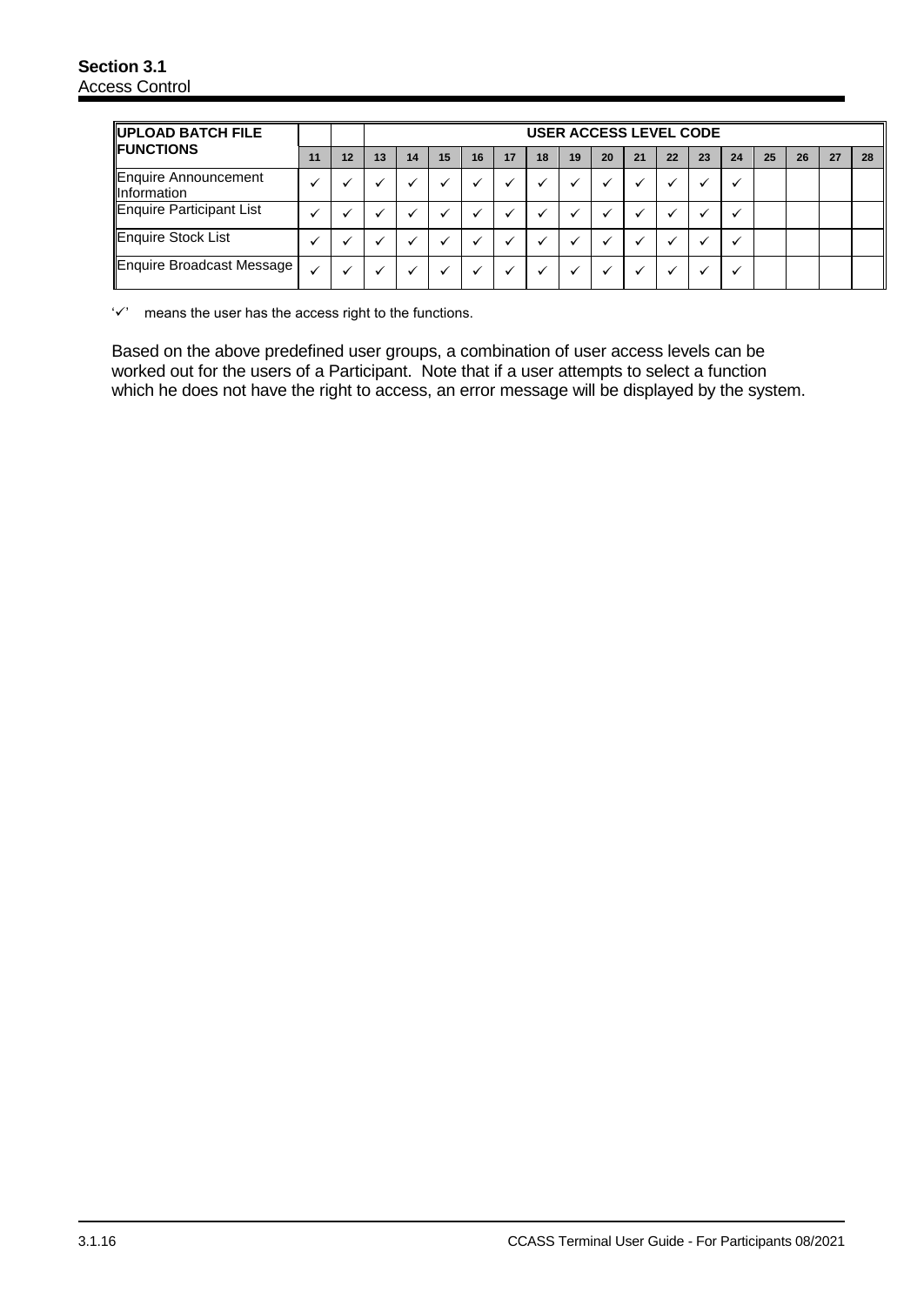### **5. Input Transaction Limits:**

For CCASS input functions (i.e. INPUT SI, CHANGE SI, DELETE SI, AUTHORISE PENDING SI, CHANGE MATCHED/SETTLED SI, CHANGE HOLD MATCHED SI, REVOKE MATCHED SI, INPUT ISI, CHANGE ISI, DELETE ISI, AUTHORISE PENDING ISI, HOLD/RELEASE ISI, INPUT ATI, INPUT DI, CHANGE DI REQUIREMENT, INPUT RECALL REQUEST, CHANGE CASH COMPENSATION INDICATOR, ADD CASH PREPAYMENT INSTRUCTION, CHANGE CASH PREPAYMENT INSTRUCTION, DELETE CASH PREPAYMENT INSTRUCTION, AUTHORISE CASH PREPAYMENT INSTRUCTION and REVOKE CASH PREPAYMENT INSTRUCTION, INPUT INTER-COUNTER TRANSFER/CONVERSION INSTRUCTION), DA of the Participants can specify the input transaction limit of their authorised users via USER PROFILE MAINTENANCE functions. Please refer to section 8.4.1 for details.

The transaction limit is calculated on the higher of input value and market value (based on the nominal price of the stock of the previous trading day) of stock; i.e. if no dollar amount is entered, the transaction limit will be calculated on market value. However, if dollar value is entered, when comparing market value with input value, transaction limit will be counted on the higher of the value. Therefore, with the exception of INPUT SI, INPUT ISI, CHANGE SI, CHANGE ISI, ADD CASH PREPAYMENT INSTRUCTION and CHANGE CASH PREPAYMENT INSTRUCTION, CCASS will not accept transaction entered or updated by users if the input dollar amount of the transaction or the market value of the quantity of stock is higher than the authorised transaction limit of the user. For INPUT SI, INPUT ISI, CHANGE SI, CHANGE ISI, ADD CASH PREPAYMENT INSTRUCTION and CHANGE CASH PREPAYMENT INSTRUCTION, the said transaction will still be captured by CCASS but under the pending for authorisation status.

The transaction limit can be set in HKD only. The input value and market value of the stock in foreign currency will be converted into HKD equivalent for comparison with the transaction limit.

#### **6. IP address :**

HKSCC maintains IP addresses of the PCs that the Participants will be used to access CCASS and will deny access attempt from PCs with unrecognised IP addresses.

#### **7. Inactivity timeout:**

CCASS is automatically logged off if the user does not operate at the terminal for a certain time period (about 15 minutes). To access CCASS again, the user has to close the browser and perform the logon procedures. This prevents other unauthorized persons from using the CCASS terminal if the user forgets to logoff from CCASS. Please refer to Section 3.4 for further details on inactivity timeout.

#### **8. Participants' security responsibility**

Each Participant is responsible for establishing and informing HKSCC of subsequent changes to the list of authorised signatories to approve various request forms regarding smartcard readers, smartcards, CCASS users, DAs and other matters in relation to CCASS access.